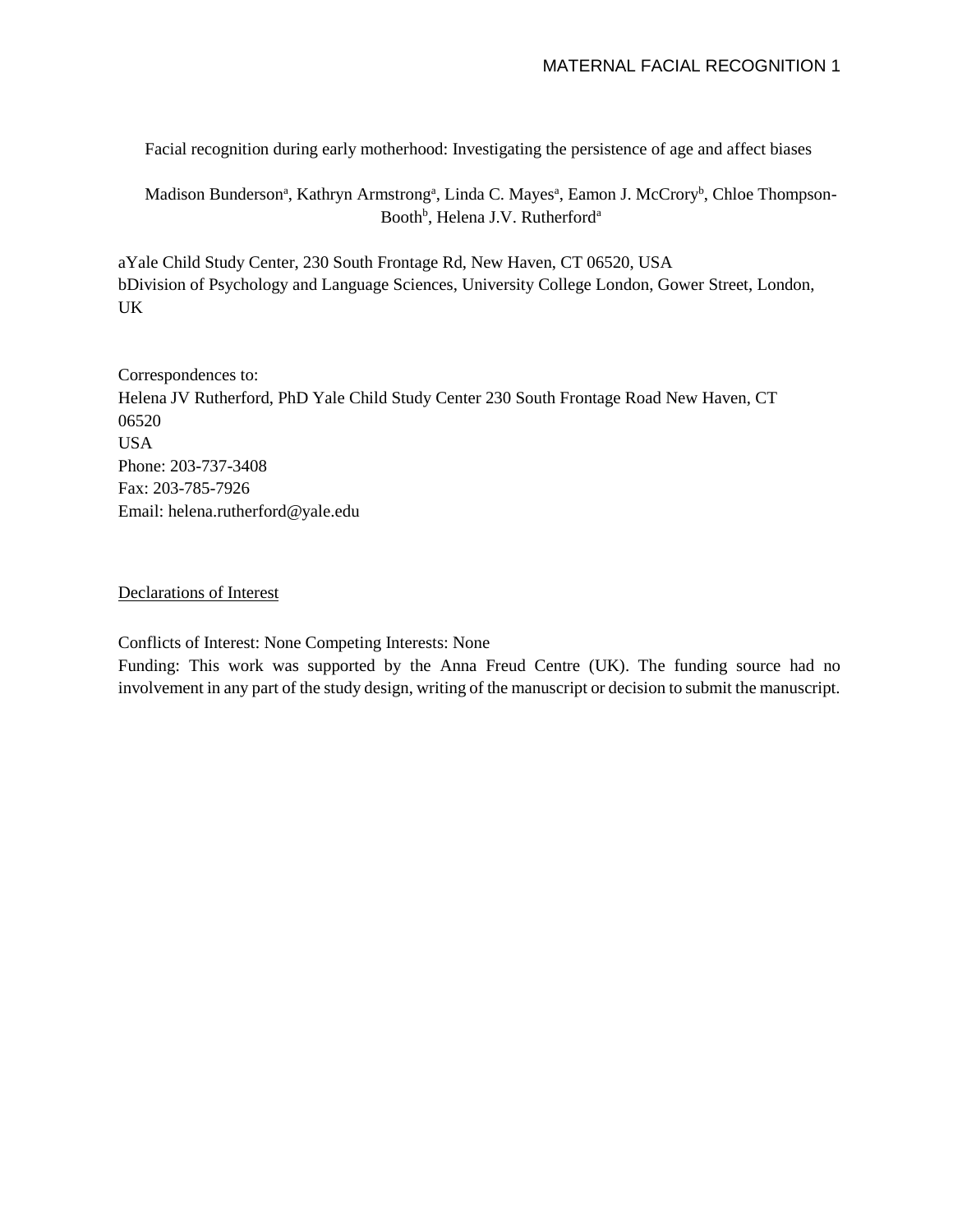# Highlights

- Emotion facial recognition speed was assessed in mothers within one year postpartum
- Mothers responded to happy and sad infant and adult faces in a morph task
- The happy face advantage and the own-age bias were present in mothers
- Findings replicate the results of prior research during pregnancy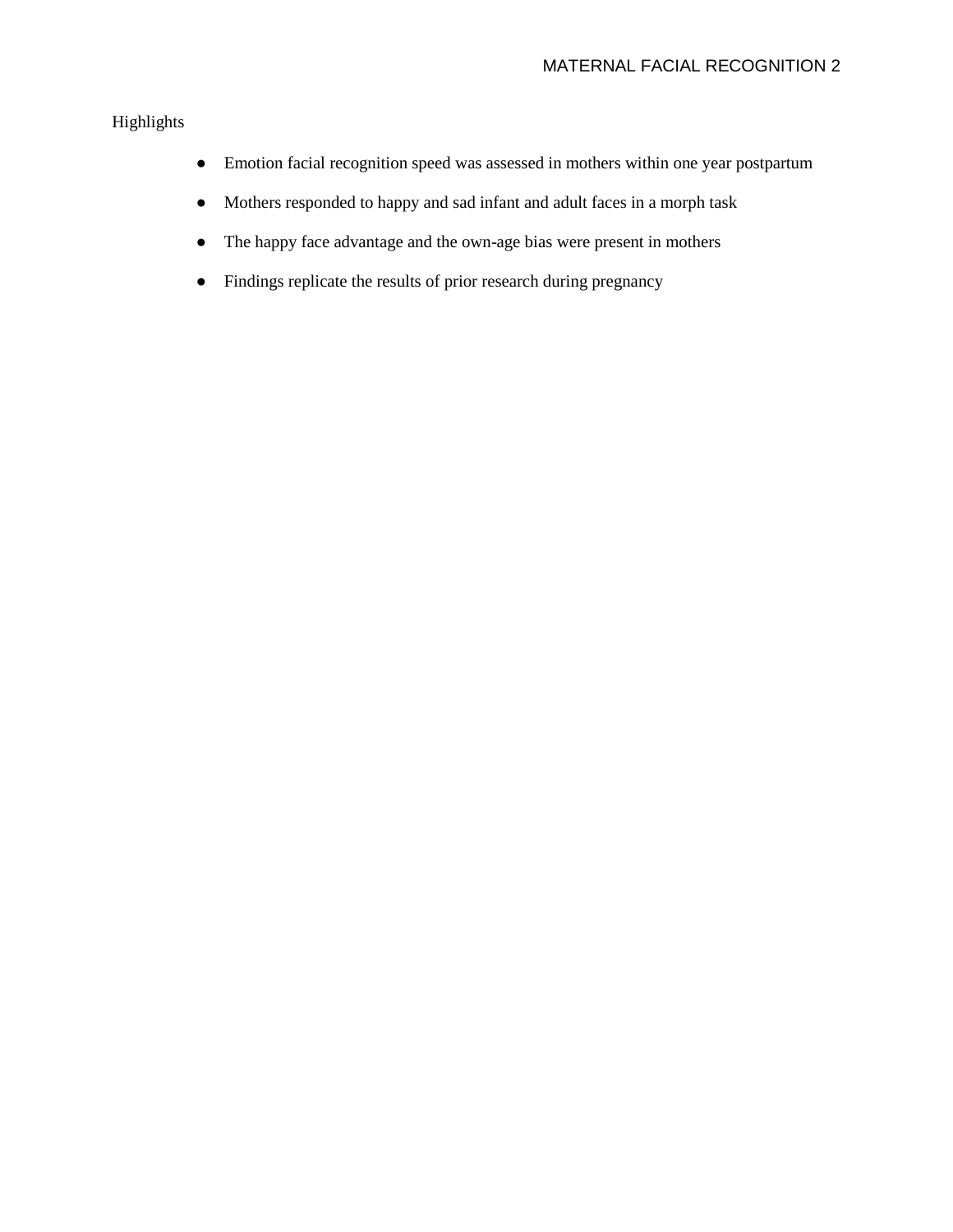### Abstract

Converging evidence demonstrates increased levels of sensitivity to infant faces in mothers. This may be reflective of a series of psychological and neurobiological changes that occur in the transition to, and during, early parenthood for the purpose of appropriate caregiving; however, this enhanced infant facial recognition is in contrast with the general adult literature regarding facial processing. In the current study, we aimed to replicate a prior study of emotion facial recognition in pregnant women in a sample of mothers with children under a year old, utilizing a paradigm in which adult and infant faces gradually changed from neutral expressions to either happy or sad expressions. Mothers were faster at the recognition of adult faces in comparison to infant faces, and were also faster at happy faces in comparison to sad faces.

 Results are discussed in context of the current processing literature regarding the perinatal period, and implications for the persistence of the own-age bias and happy face advantage are considered.

Keywords: motherhood; postpartum; facial recognition; emotion recognition; happy face advantage; own-age bias

Classification codes: 2300; 2323; 2340; 2956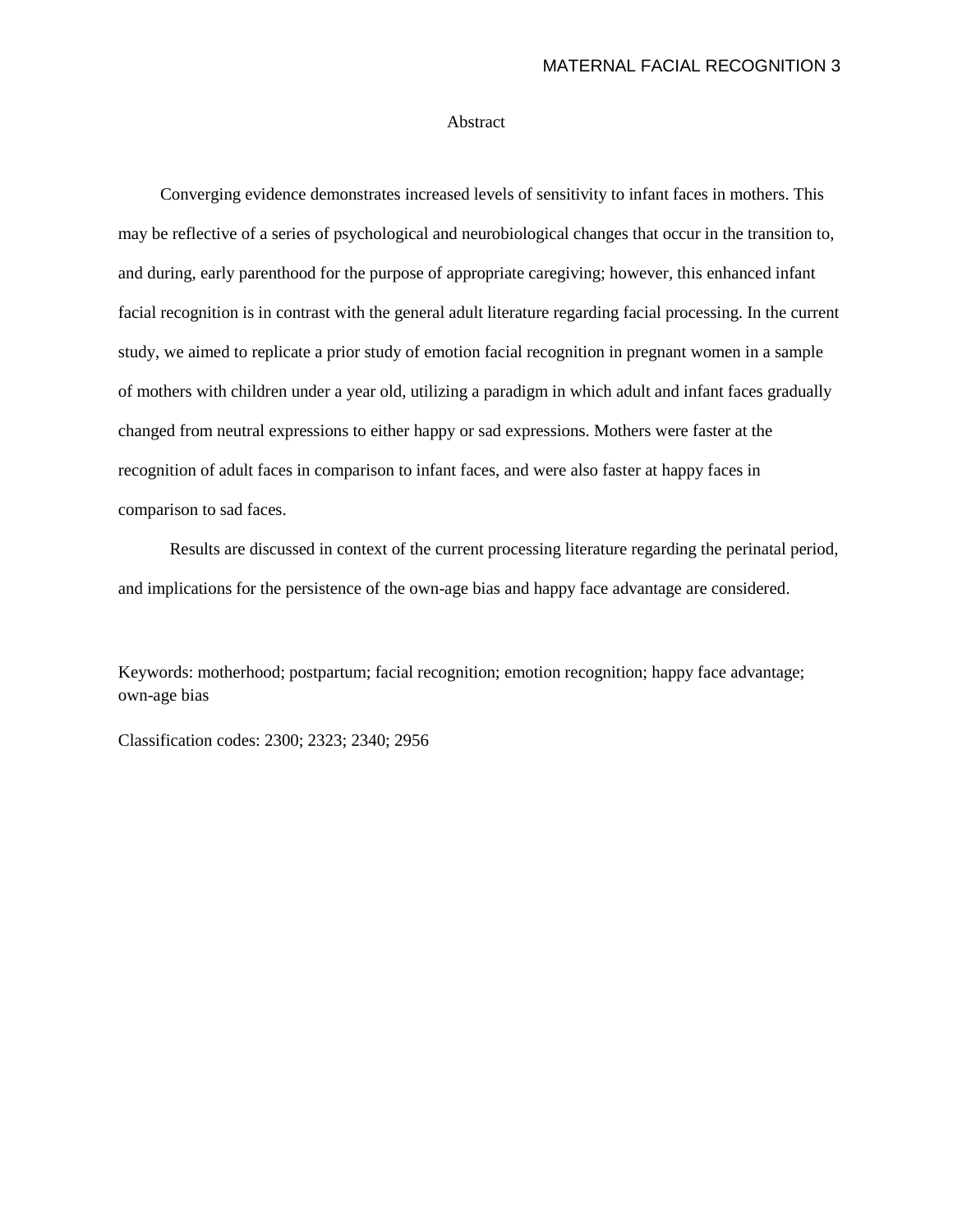1. Introduction

The ability to process and understand the facial expressions of those around us is an integral part of daily human interactions (Darwin & Prodger, 1998). It is one of the most important factors in our ability to communicate and interact with others (e.g., Fridlund, 1991). Its significance is further emphasized in the interactions between a caregiver with their infant, in which the use of facial expressions is one of the critical ways in which a young child is able to communicate (Ferrey et al., 2016). It has been suggested in previous research that in the transition to parenthood, parents—with research focusing primarily on mothers—undergo a series of psychological and neurobiological changes that prepare them for caregiving (e.g., Mayes, Rutherford, Suchman, & Close, 2012). For example, converging evidence demonstrates increased levels of sensitivity to auditory and facial infant cues in mothers when compared to non-mothers (Proverbio, Brignone, Matarazzo, Del Zotto, & Zani, 2006; Purhonen et al., 2001). These appropriate levels of responsiveness and sensitivity from a caregiver are essential to nurturing healthy development in the child (Barba-Müller, Craddock, Carmona, & Hoekzema, 2019; Kim, 2016).

These shifts in sensitivity towards infant cues, particularly facial cues, may be at odds with patterns of behavior of typical adult face recognition. Two biases present in facial processing in the general population are the *own-age bias* and the *happy face advantage* (e.g., Kirita & Endo, 1995; Rhodes & Anastasi, 2012). The own-age bias is the tendency of having better memory for faces that are part of one's own age group in comparison to faces of another age group. Thus, as an adult, memory tends to be superior for adult faces, rather than child or infant faces (Rhodes & Anastasi, 2012). This is thought to occur because individuals are most likely to have higher levels of contact and exposure, and thus more expertise, in the process of recognizing one's own age group (e.g., Kuefner, Macchi Cassia, Picozzi, & Bricolo, 2008; Valentine, 1991). The second bias is linked to affect; it has been repeatedly observed that, when compared to sad faces, happy faces are processed more quickly and holistically. This is partially thought to be explained by the unique changes in facial features for happy faces in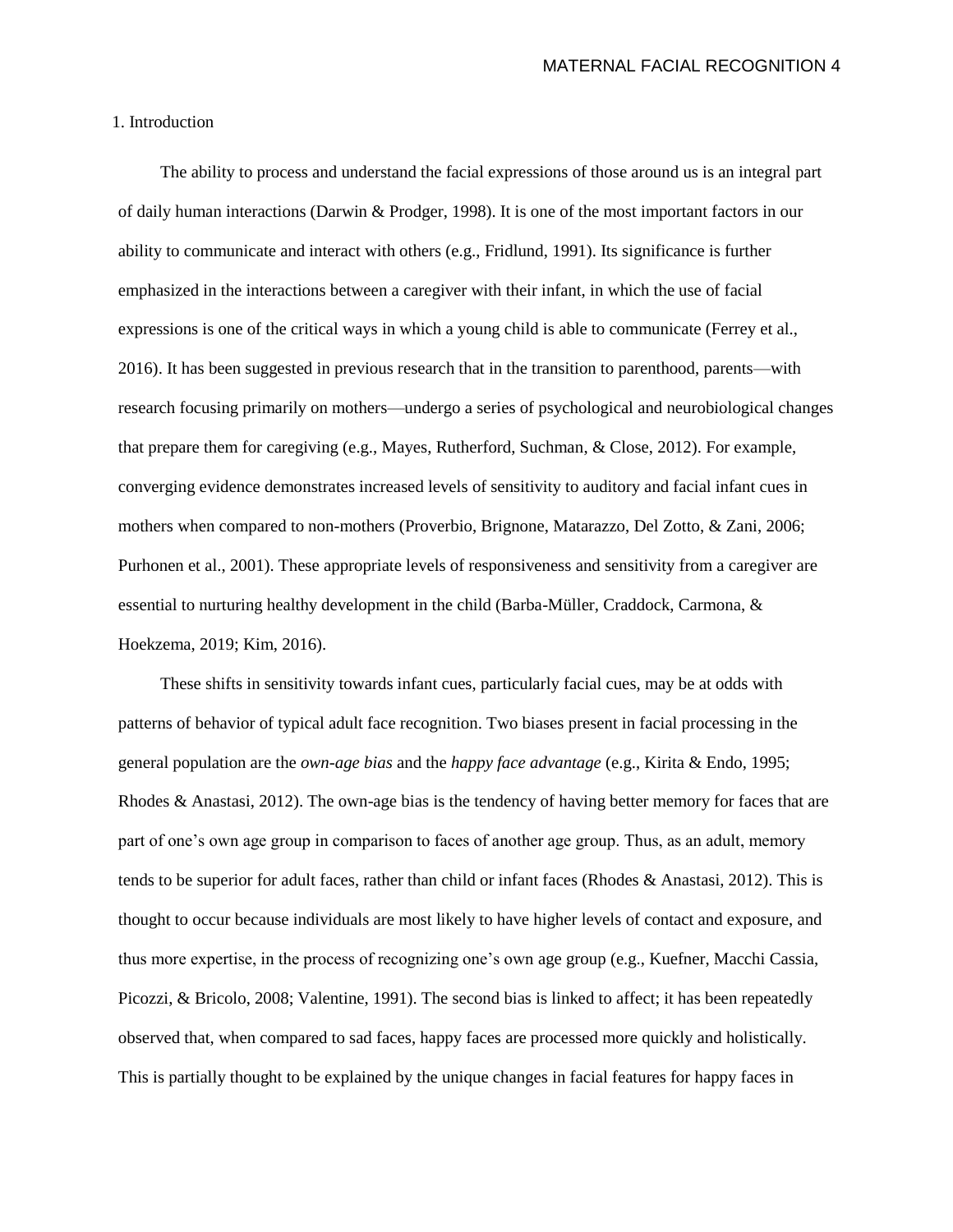comparison to other emotional expressions, as happy features tend to have less overlap with other emotions (Johnston, Katsikitis, & Carr, 2001) and can also stand alone as a representation of happiness (e.g., a smile; Adolphs, 2002). The happy face advantage follows a larger general trend, in which positive stimuli are more quickly categorized than negative stimuli, even in the case of words or nonsocial pictures (e.g., Matlin & Stang, 1978).

However, it should be noted that a majority of facial processing research that establishes these biases primarily utilizes adult or adolescent faces. Less information is known overall about the processing of infant faces, despite the fact that infant faces differ structurally from other age categories. Conceptualized by Lorenz (1943, 1971) as *Kindchenschema,* or baby schema, infant facial features tend to be configured with larger heads, more expansive foreheads, bigger eyes, and more rounded cheeks. These features overall are typically perceived as more cute and attractive, thus prompting a differing response in the general population in comparison to adult faces (e.g., Endendijk, Spencer, van Baar, & Bos, 2018; Glocker et al., 2009; Lobmaier, Sprengelmeyer, Wiffen, & Perrett, 2010). Therefore, as the structure of, and the response elicited by, an infant face differs in comparison to an adult face, the examination of facial processing as it pertains specifically to infant faces, rather than the adult faces typically used in the general literature, warrants further investigation.

Due to the aforementioned changes that happen during the transition into parenthood (e.g., Hoekzema et al., 2017; Kim, Strathearn, & Swain, 2016; Mayes et al., 2012) and the differential features of infant faces, previous research has investigated how two of the consistent biases in facial processing the own-age bias and the happy face advantage—may or may not differ during early parenthood or when infant, in comparison to adult, faces are used. There is some evidence that mothers, in comparison to non-mothers, have greater attentional engagement with emotional expressions and infant faces. These cues are thought to be biologically salient to the mother while also generating an incentive for caregiving behaviors (e.g., Ferrey et al., 2016; Thompson-Booth et al., 2014a; Thompson-Booth et al., 2014b). This maternal bias towards infant emotion has also been found at a neurobiological level, with maternal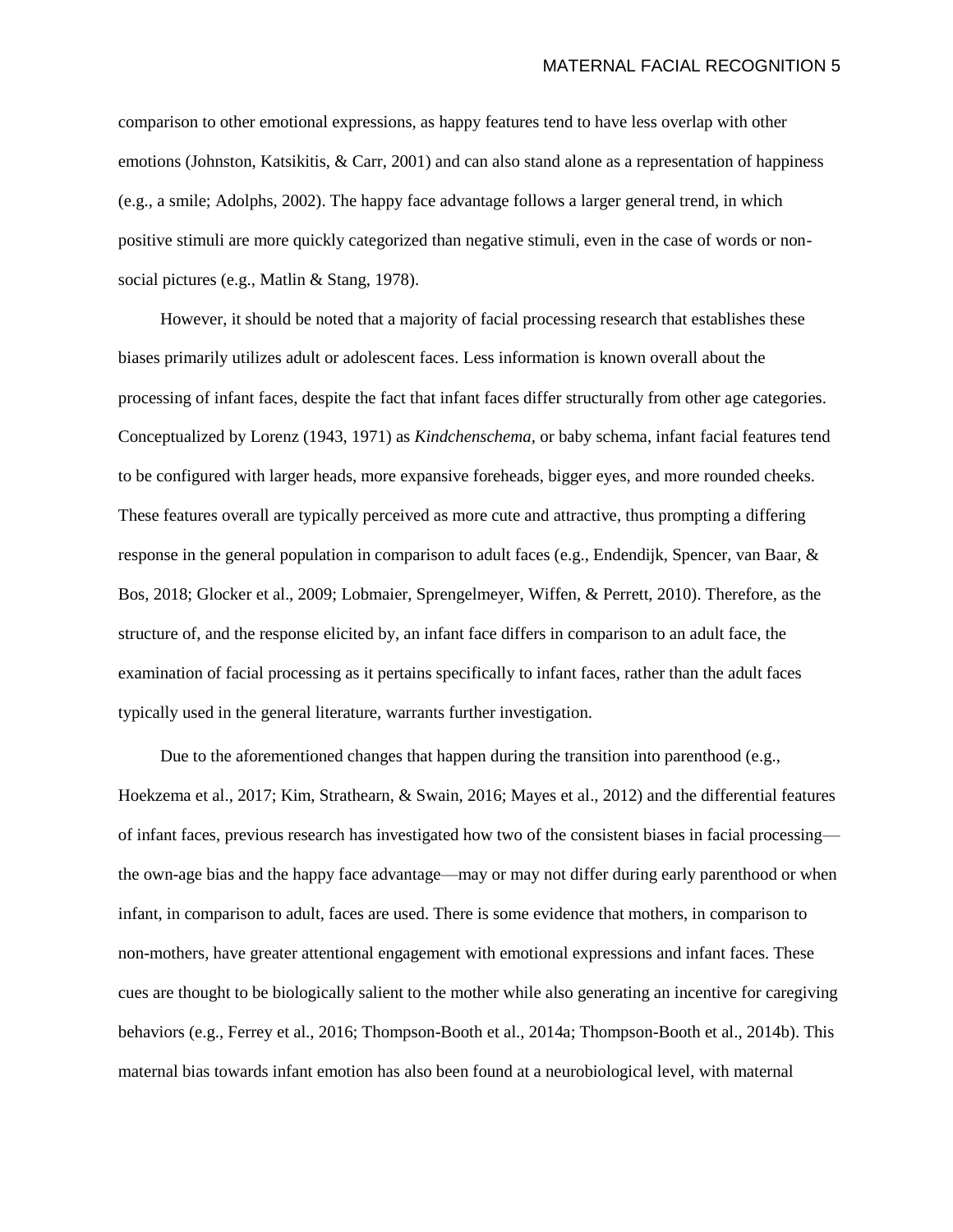response differing in regards to infant crying in comparison to laughter (Seifritz et al., 2003). The findings of these studies suggest that increased attentional allocation to infant distress may be an essential part of the parent-child interaction, as it allows the mother to prioritize relevant infant signals and subsequently react in a sensitive and appropriate way to resolve the source of distress (Thompson-Booth et al., 2014b). Attention to distress is important not only in the immediate moment of caregiving, but also in the formation of long-term mother-child attachment and overall development of the child (e.g., Ainsworth, 1979; Goldberg, Grusec, & Jenkins, 1999; McElwain & Booth-LaForce, 2006).

Building upon this research, Byrne et al. (2019) investigated whether or not differences in facial age and affect recognition occurred in pregnant women viewing infant and adult faces. To address this, an experimental paradigm in which faces slowly morph from a neutral expression to a happy or sad expression was employed. Facial morphing tasks such as this have been widely employed to measure emotion recognition (e.g., Joormann & Gotlib, 2006; Lowyck et al., 2016). Byrne et al., (2019) found that pregnant women were faster and more accurate at the recognition of adult faces and happy faces (across infant and adult faces), with the fastest and most accurate category being adult happy faces, and the slowest and least accurate category being sad infant faces (Byrne et al., 2019). Although these findings are supported by the general adult literature (i.e., own-age bias and happy face advantage; Kirita & Endo, 1995; Rhodes & Anastasi, 2012), research around maternal attention allocation literature would suggest that a mother would be the fastest and most accurate at recognizing sad infant faces. Further understanding of maternal facial processing is critical, as emotion recognition may provide a mechanism by which mothers are able to respond appropriately and sensitively to the needs of their infant. This communication process is integral to the formation of a robust and healthy attachment between mother and infant, and evidence overwhelmingly indicates that healthy attachment is one of the most important factors in a child's development (e.g., Bowlby, 1997; Snyder, Shapiro, & Treleaven, 2012).

Given the significance of maternal facial processing, and in light of the potential implications for later development, the current study investigates and seeks to replicate the aforementioned findings of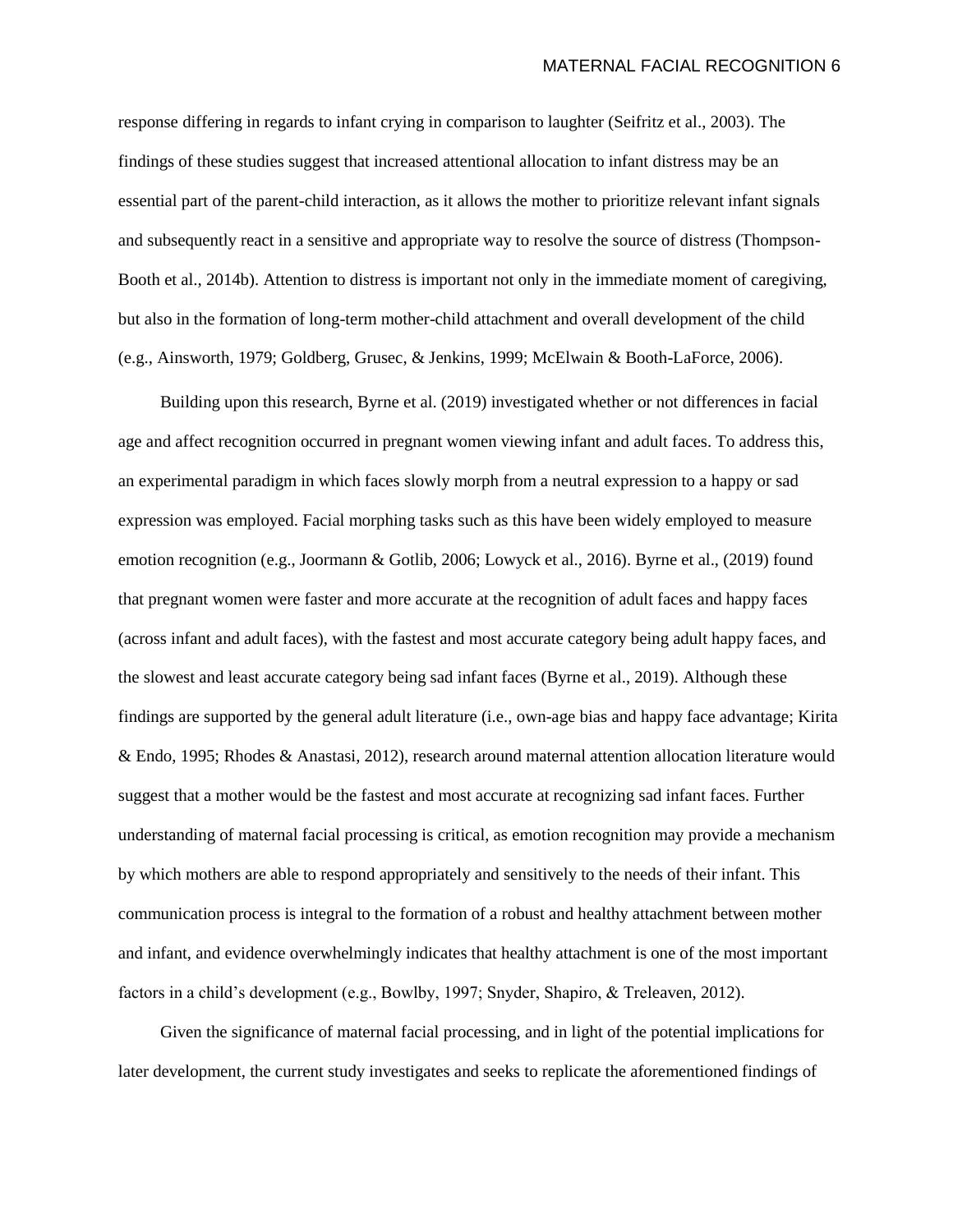Byrne et al. (2019). As Byrne et al. (2019) employed a sample of women in pregnancy, the goal of the current study is to extend usage of the same facial morph paradigm in order to examine facial affect recognition in an independent sample of recent mothers. We present competing hypotheses. On the one hand, in light of recent evidence (Byrne et al., 2019), we hypothesized that mothers will more quickly recognize affect in both own-age and happy faces, patterns which are consistent with the general adult literature. On the other hand, given the increased saliency of infant cues to mothers, particularly infant distress, we hypothesized that mothers may also demonstrate faster recognition of affect in sad infant faces.

#### 2. Methods and Materials

#### 2.1. Participants

70 mothers, independent of the sample utilized in Byrne et al. (2019), participated in the current study. All participants were recruited through the Yale Baby School (YBS) database, which is an educational research collaborative that recruits women who have recently given birth in local community hospitals (https://babyschool.yale.edu/). The women completed the current task as part of an introductory visit to the YBS. The women (*M* age = 32.59 years,  $SD = 7.168$ ) classified their ethnicity as either non-Hispanic ( $n = 58$ ) or Hispanic ( $n = 12$ ). A majority of women ( $n = 61$ ) were either married or in a domestic partnership. As an estimate for socioeconomic status, all mothers also reported their highest level of education; 6 mothers had completed a high school diploma or less and 63 completed some form of higher education past a high school diploma, with data missing on 1 mother. The sample consisted of both first-time ( $n = 24$ ) and experienced ( $n = 46$ ; *M* children = 2.39; range of 2 to 6) mothers. The mothers also reported the length of the postpartum period since their most recent child ( $M = 2.90$ ) months;  $SD = 4.53$ ) and whether their most recent child was female ( $n = 32$ ) or male ( $n = 38$ ). Information on feeding mode was also collected, with 41 mothers solely breastfeeding, 14 solely formula feeding, and 15 doing a combination of both. A full breakdown of all demographic information collected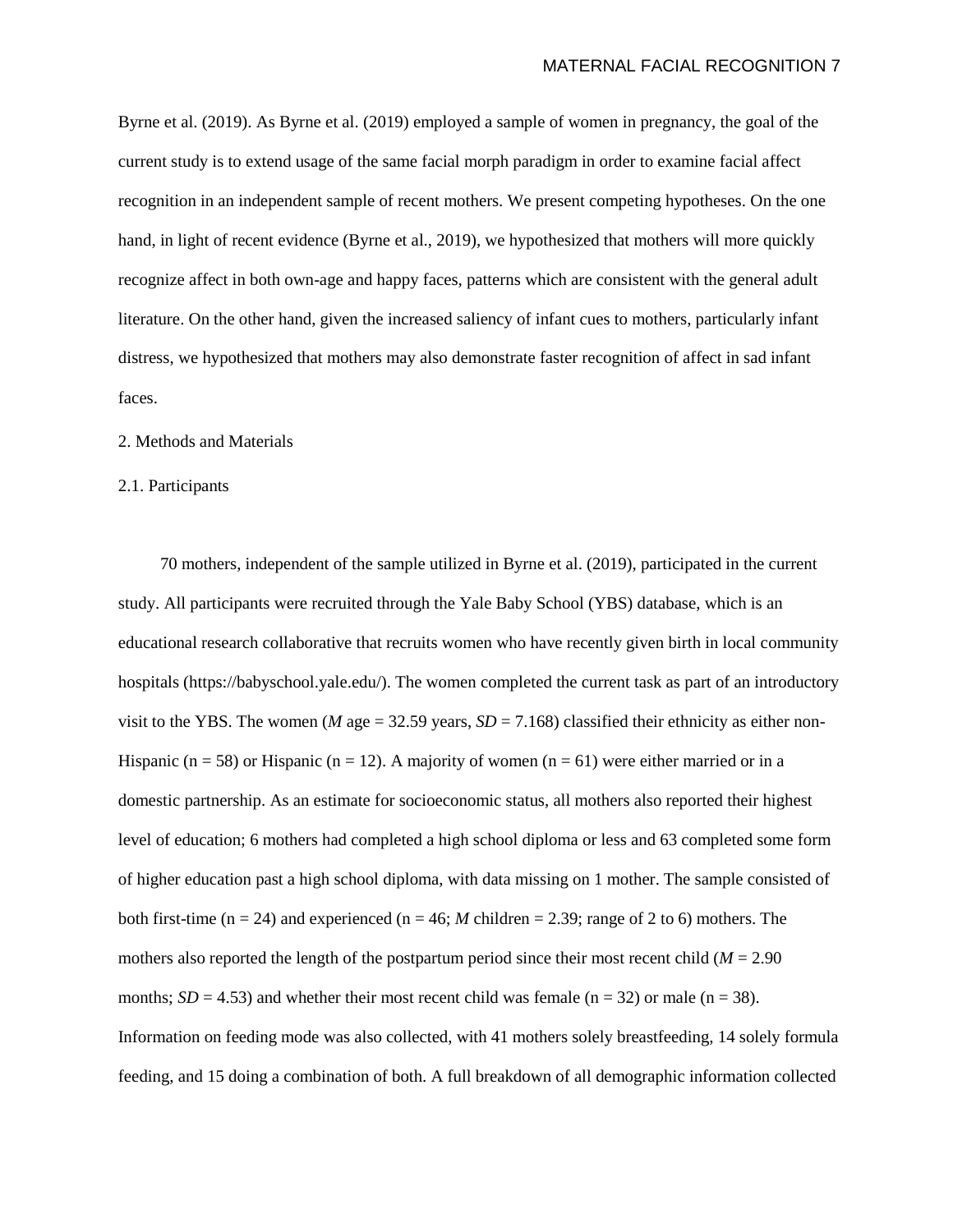on the sample is presented in Table 1. Yale School of Medicine's Human Investigation Committee approved all procedures prior to recruitment. All participants consented to participation and were compensated for their involvement.

Characteristic *n* (%)

Maternal Age (years), mean  $\pm SD$  32.59  $\pm 7.168$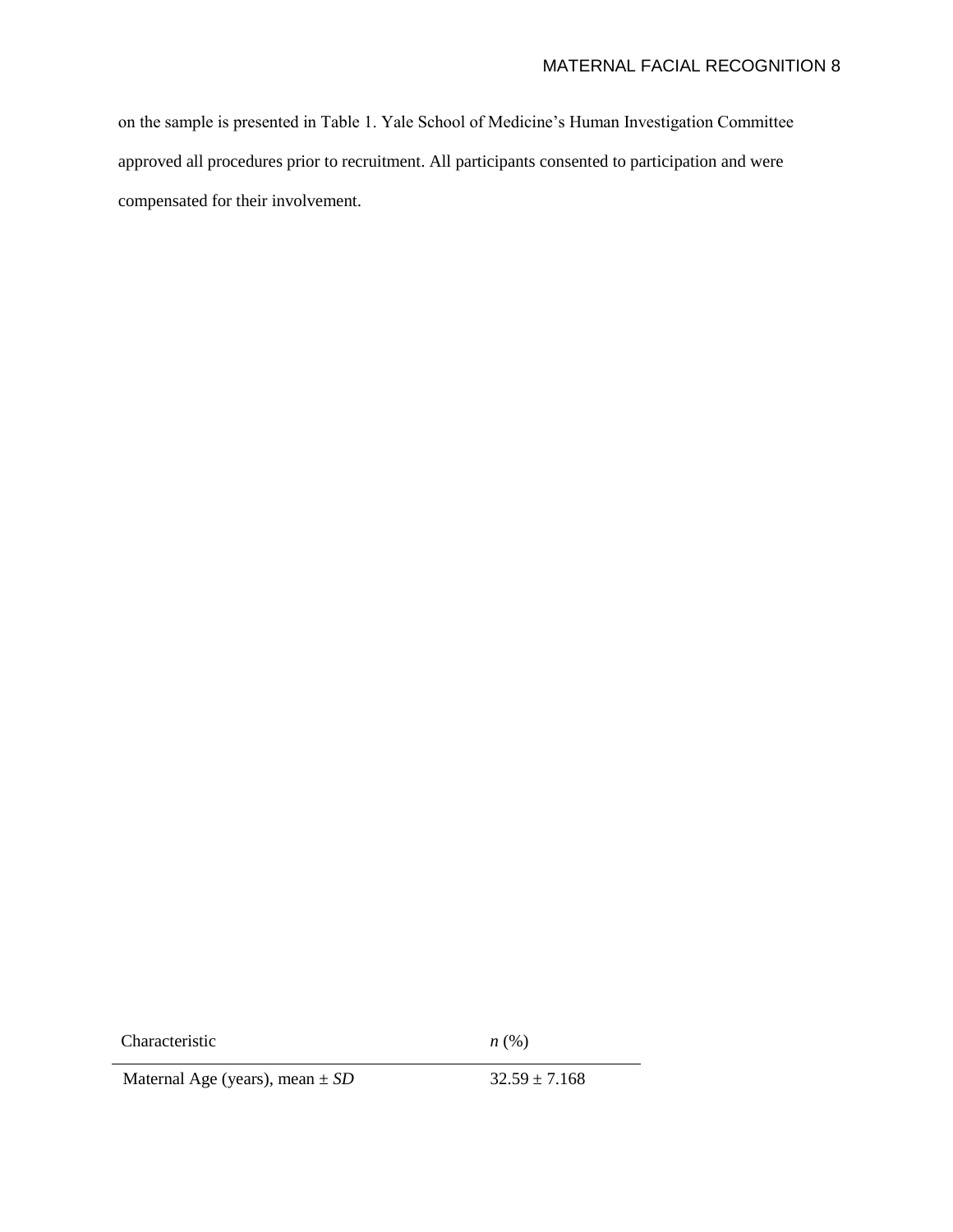| Ethnicity                                 |                     |
|-------------------------------------------|---------------------|
| Non-Hispanic                              | 58 (83%)            |
| Hispanic                                  | 12 (17%)            |
| <b>Relationship Status</b>                |                     |
| Single                                    | 7(10%)              |
| Never Married                             | 2(3%)               |
| Married or in domestic partnership        | 59 (84%)            |
| Divorced                                  | 2(3%)               |
| <b>Education Level</b>                    |                     |
| Some high school                          | $1(1\%)$            |
| High school diploma                       | 5(7%)               |
| Vocational or trade school                | 2(3%)               |
| Some college                              | 10(14%)             |
| Associate's degree                        | 4(6%)               |
| Bachelor's degree                         | 5(7%)               |
| Master's degree                           | 10(14%)             |
| Bachelor's or master's degree             | 22 (31%)            |
| Doctoral degree                           | 10(14%)             |
| N/A                                       | $1(1\%)$            |
| Parity                                    |                     |
| Primiparous                               | 24 (34%)            |
| Multiparous, mean; range                  | 46 (66%), 2.39; 2-6 |
| Postpartum Period (months), mean $\pm SD$ | $2.90 \pm 4.53$     |
| Hours with Infant, mean $\pm SD$          | $22.29 + 3.72$      |
| Sex of Infant                             |                     |
| Male                                      | 38 (54%)            |
| Female                                    | 32 (46%)            |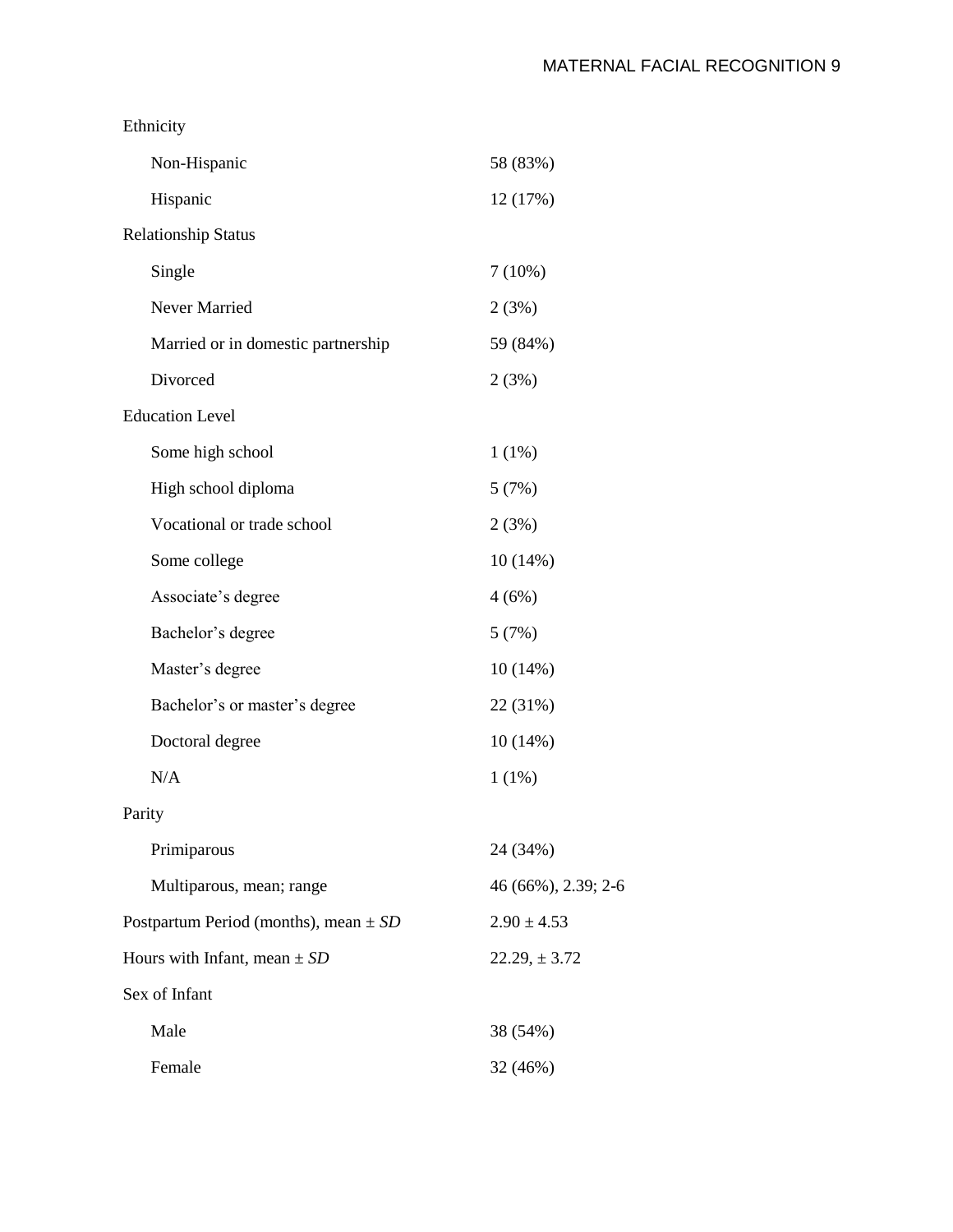### Feeding Mode

| <b>Breastfeeding</b>            | 41 (59%) |
|---------------------------------|----------|
| Formula feeding                 | 14 (20%) |
| Both breast and formula feeding | 15(21%)  |

Table 1. Demographic characteristics for all participants ( $n = 70$ ).

2.2. Design

*Procedure*: All procedures were completed within a designated research room. As part of the broader visit, participants first viewed an oral presentation of the YBS and completed consent forms. They then completed demographic measures and self-report questionnaires. Following the self-report questions, participants completed a facial morph task. The task has been utilized and described in full detail in previous studies (e.g., Byrne et al., 2019). The facial morph task consists of the transformation of a neutral expression into either a happy or sad expression, for both adult and infant faces. Participants read the on-screen instructions themselves and were also offered the opportunity to have the instructions read aloud to them for clarification before beginning the task. During the task, they selected buttons on the screen labelled "happy" or "sad" as soon as they were able to recognize the emotion expressed by the face. Participants were able to change their response as many times as desired, and could do so until the full facial emotion appeared. The participants had a practice trial to familiarize themselves with the task requirements while a research assistant monitored for participant understanding. The entire facial morph task took approximately 10 minutes to complete.

*Face Stimuli Description*: The stimuli were presented on a Dell Optiplex 7010 computer, using a 17-inch LCD monitor at a screen resolution of 1280 x 1024. The experiment was run using E-Prime 2.0 (Schneider, Eschman, & Zuccolotto, 2012). There were four morph conditions (happy adult, sad adult, happy infant, and sad infant) with 14 trials each for a total of 56 trials. Seven different adult and seven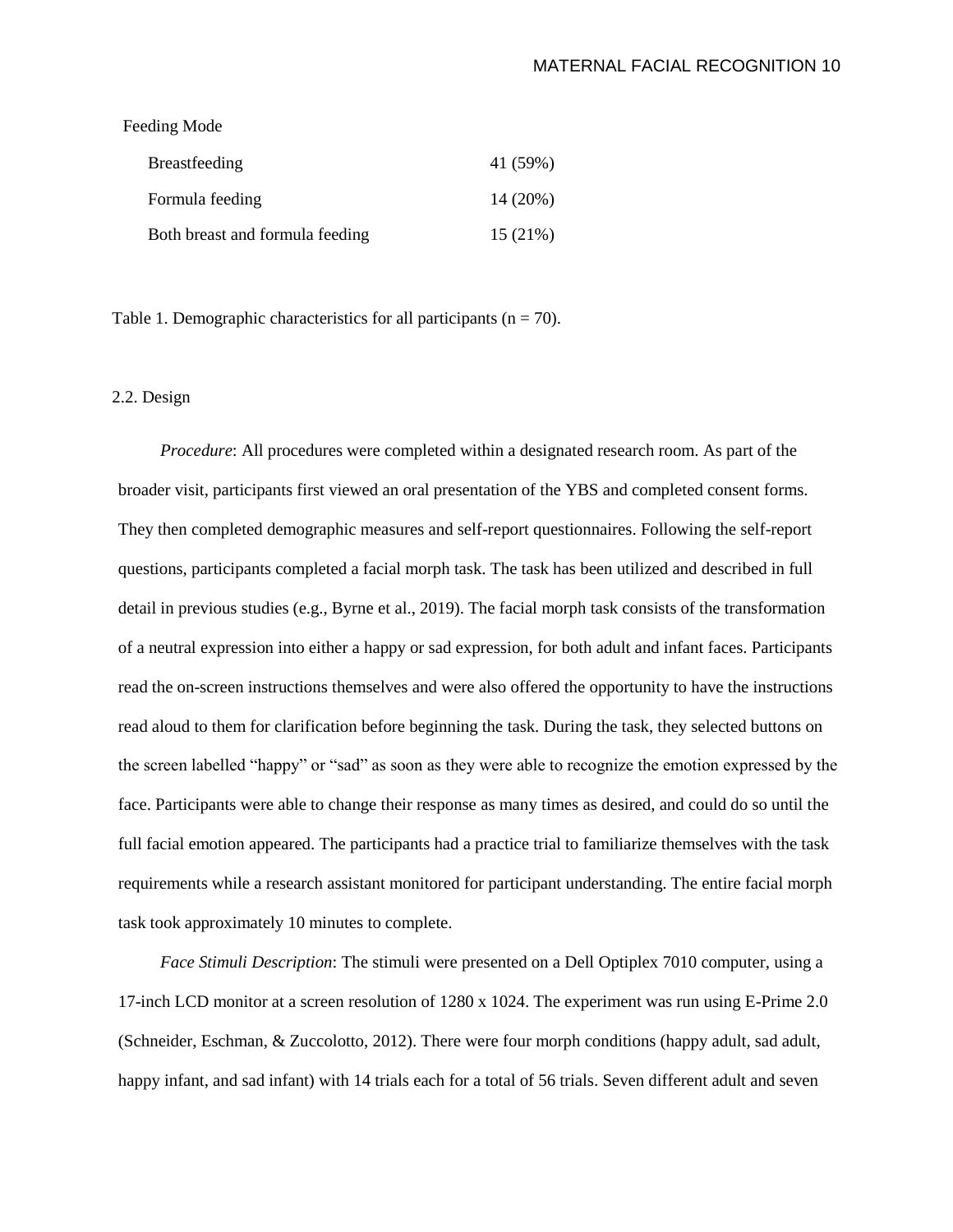different infant facial identities were randomly presented. The morphs were created utilizing MorphAge software (MorphAge version 4.0, Creaceed, at http://www.creaceed.com). The NimStim Set of Facial Expressions (Tottenham et al., 2009) provided the adult face stimuli. The NimStim models (closed mouth) used for this experiment were 01, 02, 09, 23, 24, 34, and 36. Infant faces were obtained from a former study by Strathearn and McClure (2002). All models were Caucasian and unfamiliar to the participant. To address potential intensity level differences between each of the full-blown emotional expressions, 24 nulliparous females (mean age 24 years; SD 3 years) rated each full-blown emotional face (happy, sad, infant, adult) employing a scale from "1" – "not at all intense" to "7" "very intense". Happy faces ( $M = 4.36$ ;  $SD = 0.60$ ) were rated as less intense than sad ( $M = 5.07$ ;  $SD = 0.72$ ) faces,  $t(23)$ = -6.23, *p* < 001. Infant (*M* = 4.82; *SD* = 0.75) and adult (*M* = 4.61; *SD* = 0.58) faces were rated as comparable in their intensity,  $t(23) = -1.69$ ,  $p = .10$ .

Faces were presented in grey scale inside of a black box, located centrally on a white screen. All faces were approximately 8cm x 11cm. After the initial face presentation, the participant had to click to begin the morphing. Once started, the morph involved 20 total frames, with 500ms allotted per frame. Each frame increased emotional expression in 5% increments, until 100% expression was presented and the trial ended. In total, each trial took at least 10,000ms, but time could be increased by either waiting to click to begin the trial, or by waiting to make a response until the complete facial expression appeared. An example presentation of the adult happy condition is presented in Figure 1.



Figure 1. Examples of the face stimuli for a trial in the adult happy condition. Faces here are shown at the initial frame, frame 7, frame 14, and the final frame, with intermediate morphs also presented. Participants respond as soon as they recognize the emotional expression.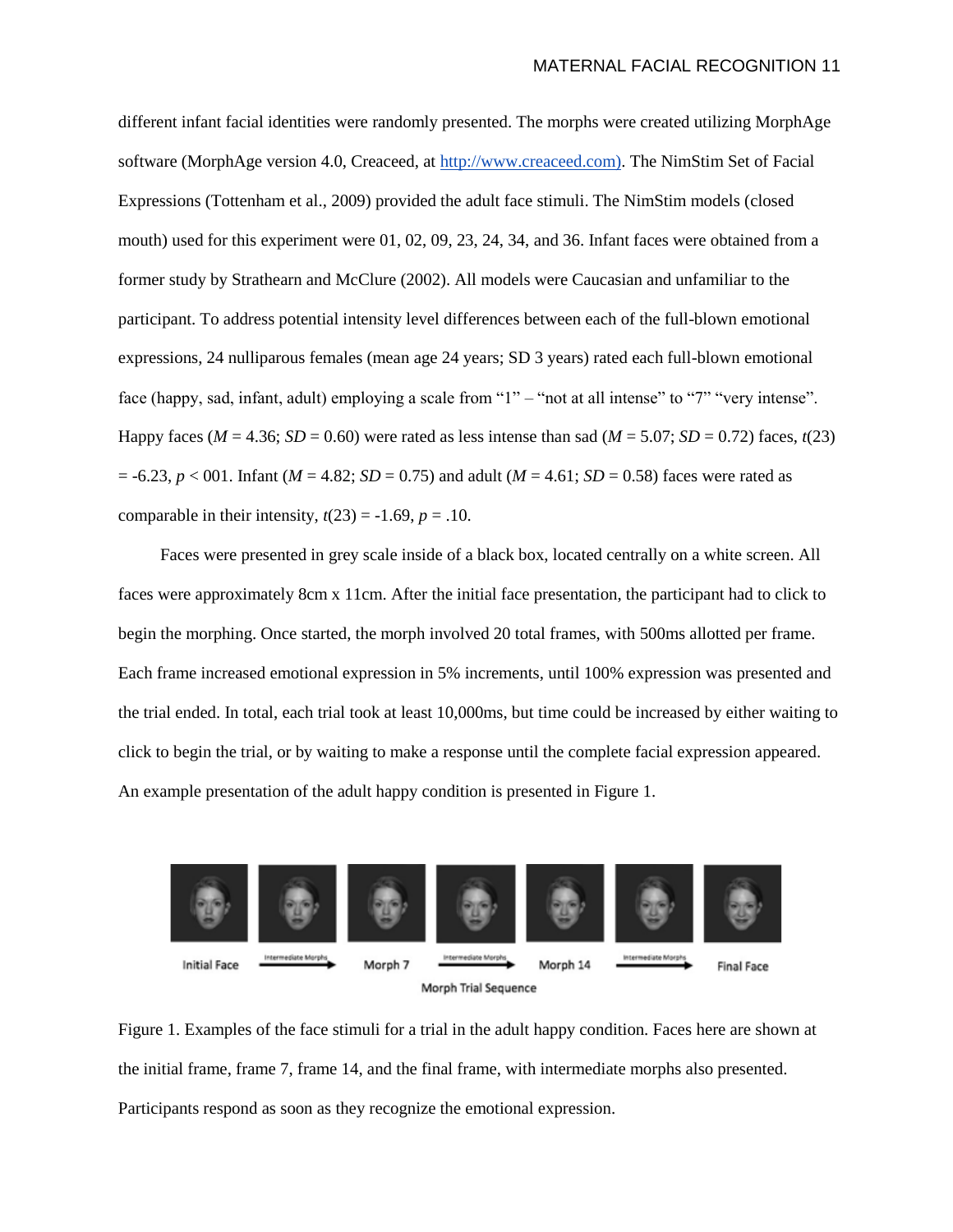### 2.3. Self-Report Measures

*Demographic Questions*: Participants began by reporting a variety of demographic information about themselves, as represented in Table 1.

*Generalized Anxiety Disorder, 7-item:* The GAD-7 (Spitzer, Kroenke, Williams, & Löwe, 2006) was completed by participants before the task. The GAD-7 is a 7-item self-report measure of anxiety symptoms that have been experienced in the last two weeks. Respondents report how much each symptom has bothered them on a scale of "not at all" to "nearly every day", and can score between 0 (very little anxiety) and 21 (severe anxiety). Participant levels of anxiety can be classified as mild (5-9), moderate (10-14), or severe (15-21). This measure has been well-tested and established as a reliable measure of anxiety symptomology (Spitzer et al., 2006). The mean score for the GAD-7 was 2.68 (median  $= 2.00$ ,  $SD = 3.13$ ), indicating overall low levels of anxiety in this sample.

*Patient Health Questionnaire, Short Form:* The PHQ-2 (Kroenke, Spitzer, & Williams, 2003) was completed by participants before the task. The PHQ-2 is a 2-item self-report measure of depressive symptoms that have been experienced in the previous two weeks. Participants report how much each problem has bothered them on a scale of "not at all" to "nearly every day", and can score between 0 (minimal depression) and 6 (serious depression). Participants are considered to have a positive screen when they score a 3 or above. This measure has been thoroughly researched for both reliability and validity in the measurement of depression (Kroenke et al., 2003). The mean score for the PHQ-2 was 0.38 (median  $= 0.00$ ,  $SD = 0.74$ .), indicating minimal levels of depression in this sample.

### 2.4. Data Analysis

4 women were excluded from data analysis due to either incompletion of the task ( $n = 1$ ), situational distraction such as a fussing infant  $(n = 2)$ , or as an extreme outlier based on their reaction time during the task  $(n = 1)$ . There were no demographic differences between excluded mothers and those included in the analysis. Data from a total of 66 women was then analyzed.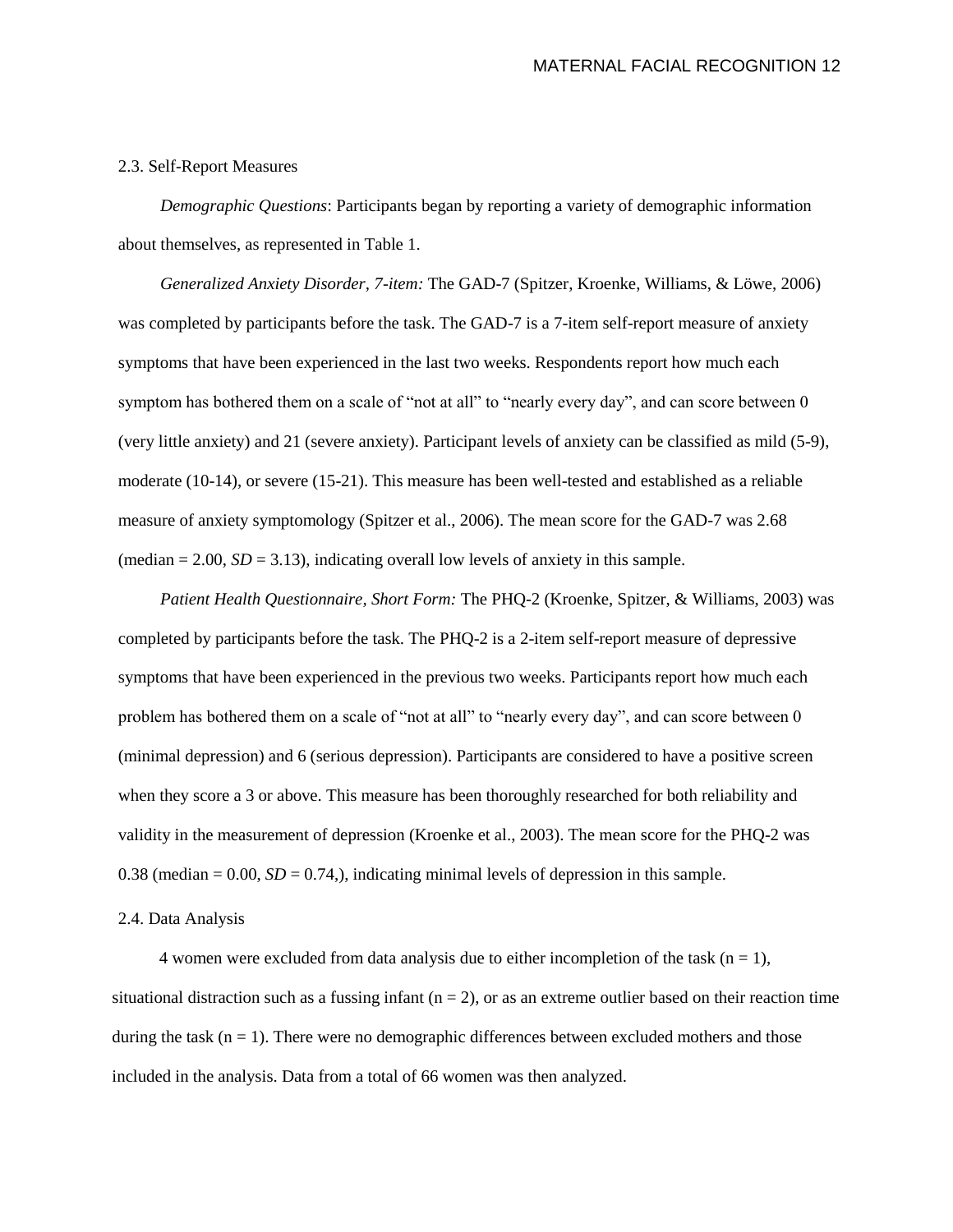Mean reaction times (RTs) were calculated in milliseconds (ms) for the four morph conditions: happy adult, sad adult, happy infant, and sad infant. Only the participant's initial response was included in the analysis. The mean accuracy for each response was also calculated for the participant's first response as a proportion, in which a score of 1.00 is equivalent to 100% accuracy across all trials within a condition. Only trials with correct responses for each condition were included in analyses. RTs were not normally distributed and were log transformed for analysis purposes. Log transformation improved the skewness and distribution of the data, justifying this approach.

For the main analysis, mean log-transformed RT was analyzed using a  $2 \times 2$  repeated measures ANOVA, with within-subjects factors of facial age (adult vs. infant) and facial affect (happy vs. sad). Partial eta squared (η2 ) was also calculated to examine effect size, where .01 represents a small effect size, .06 represents a medium effect size, and .14 represents a large effect size (Cohen, 1988).

# 3. Results

# 3.1. Preliminary Analysis

Accuracy was highest for adult happy faces (*M* = .99, *SD* = .03), followed by adult sad (*M =* .98,  $SD = .04$ ), infant happy ( $M = .97$ ,  $SD = .06$ ), and infant sad faces ( $M = .83$ ,  $SD = .15$ ). To be more representative of the data analyzed, Figure 2 presents the anti-log of the mean RTs for correct trials for each condition.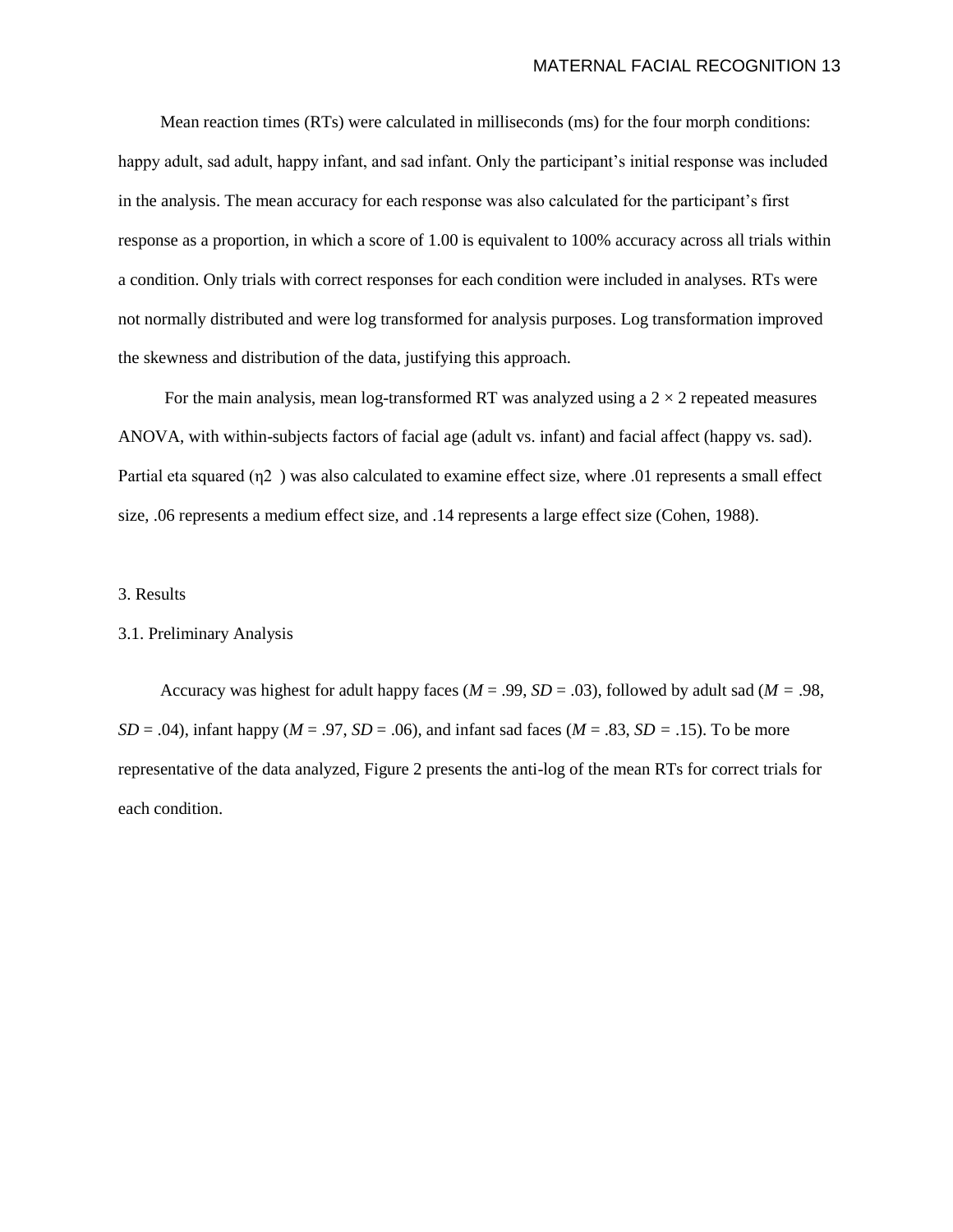

Figure 2. Mean maternal anti-log RTs for initial emotion recognition in adult and infant happy and sad face morph trials. Error bars represent standard error of the mean anti-log RT.

After log transformation, bivariate correlations between participants' RTs for each morph condition and demographic variables were examined. None of the demographic variables were associated with one another. Furthermore, when controlled for multiple comparisons, none of the demographic factors were correlated with participant RTs. Our depression and anxiety measures were associated with one another  $(r = .27, p = .03)$ , but were also not correlated with participant RTs.

### 3.2. Main Analyses

*Reaction Time:* A 2 x 2 repeated measures ANOVA revealed a main effect of facial age on RT, where participants were faster at recognition of adult faces than infant faces,  $F(1, 65) = 330.86$ ,  $p < .001$ ,  $\eta$  2 = .84. In addition, there was also a main effect of facial affect, with participants more quickly recognizing happy faces rather than sad faces,  $F(1, 65) = 313.69$ ,  $p < .001$ ,  $p \ge .83$ . Facial age and affect also interacted,  $F(1, 65) = 66.83$ ,  $p < .001$ ,  $p = .51$ . As evidenced in Figure 2, the interaction appears to be driven by a greater difference in recognition speed for happy and sad adult faces in comparison to the smaller difference in recognition speed for happy and sad faces in the infant condition.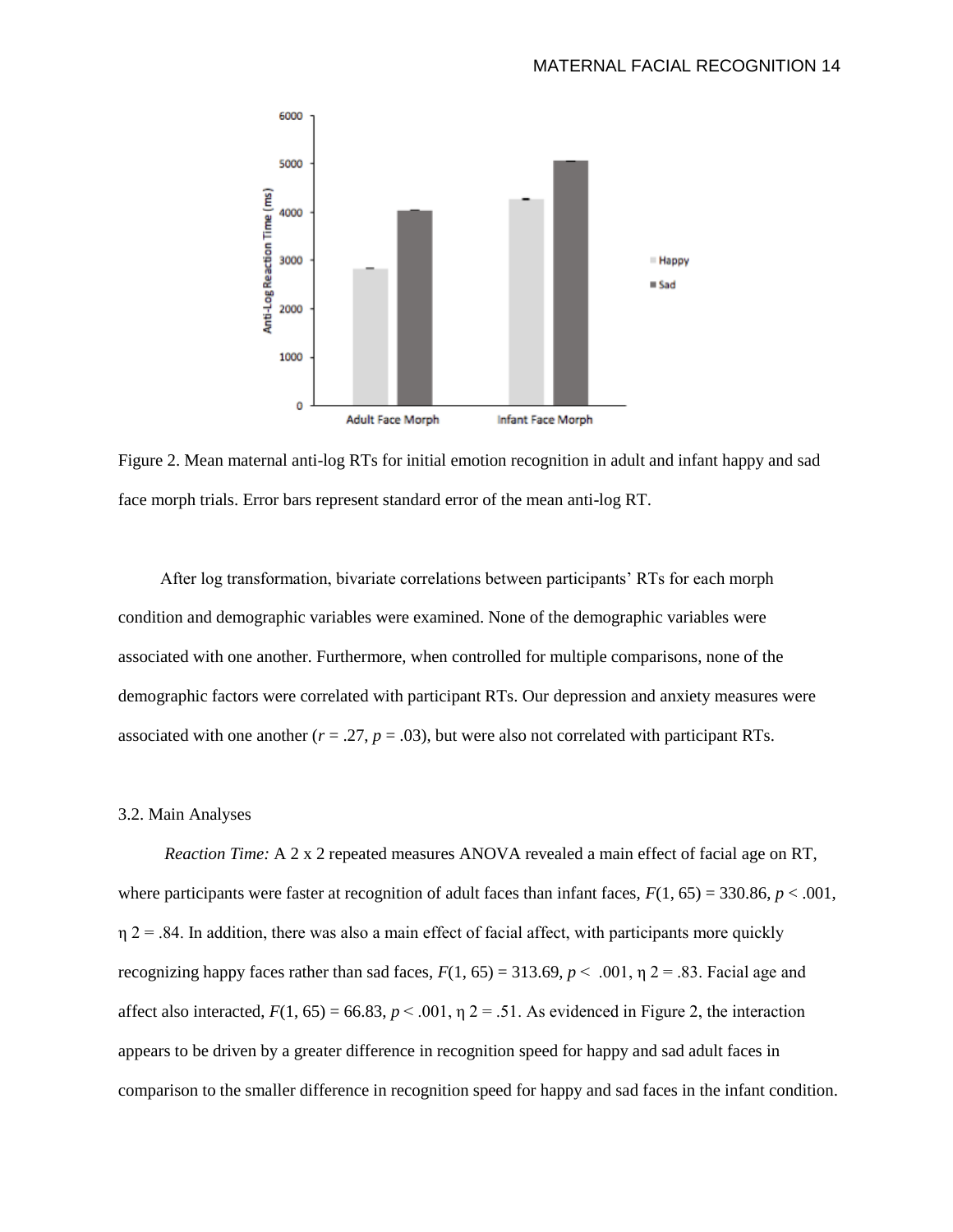To test this interpretation, we examined the difference in response times (sad minus happy) between the infant and adult conditions, finding that the difference was statistically larger for adult faces as compared to infant faces,  $t(65)=8.18$ ,  $p < .001$ . We further examined whether there was a difference between the happy and sad conditions within the infant conditions, and mothers were faster for recognizing happy faces than sad faces,  $t(65) = -9.72$ ,  $p < .001$ . This was consistent with the faster recognition for happy faces than sad faces that was also present in the adult condition,  $t(65) = -17.98$ ,  $p < .001$ .

### 4. Discussion

In the current study, we investigated the speed of responding in mothers when recognizing happy or sad expressions in adult and infant faces. Mothers were faster when recognizing affect in adult faces compared to infant faces, reflecting the same own-age bias demonstrated in the general adult literature (e.g., Rhodes & Anastasi, 2012). Mothers were also faster when recognizing happy versus sad faces in both conditions, in line with the happy-face bias observed in the general adult population (e.g., Kirita  $\&$ Endo, 1995).

Importantly however, we found an interaction between facial age and affect for reaction time, wherein the reaction time difference in happy versus sad face recognition conditions were more similar for infant faces than adult faces. These findings in mothers of children under one year old replicate the previous findings of Byrne et al. (2019) who employed the same paradigm in an independent sample of pregnant women.

As earlier discussed, motherhood may represent a time when greater sensitivity to infant cues may lead to greater attentional allocation to infant stimuli (e.g., Brosch, Sander, & Scherer, 2007; Proverbio et al., 2006; Thompson-Booth et al., 2014a; Thompson-Booth et al., 2014b). This heightened salience to infant cues may explain the slower responding to affect in infant faces, as well as smaller discrepancy between responding to happy and sad infant faces relative to the adult face condition. Furthermore, attentional research demonstrates that there are also greater levels of attention, and greater difficulties disengaging attention from stimuli, when negative emotion is involved (e.g., Brosch et al., 2007;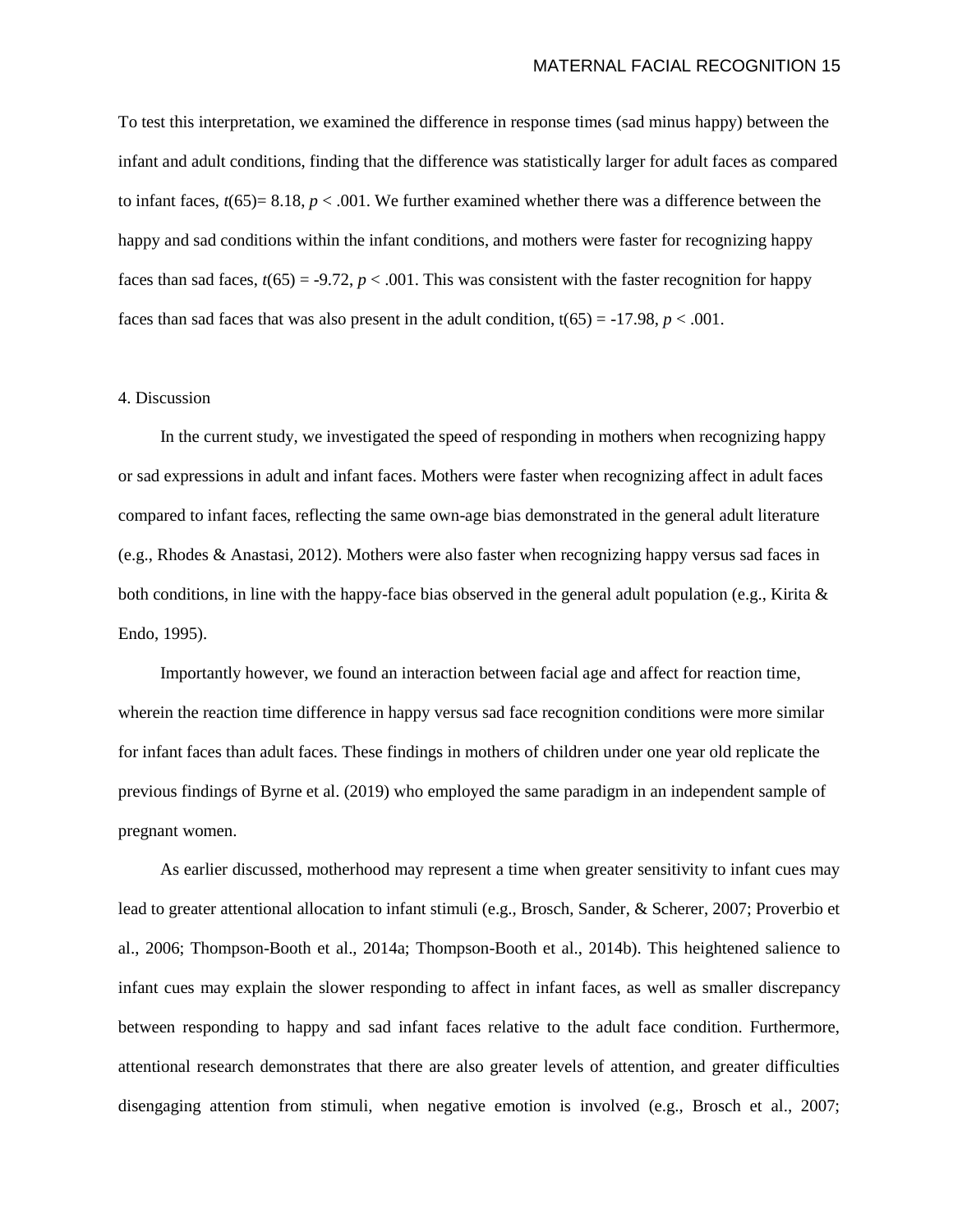Eastwood, Smilek, & Merikle, 2003). In the current study, a similar pattern of responding can be observed in Figure 2 where maternal reaction times were slowest for the sad infant face condition. Thus, distressed infant faces may represent particularly salient stimuli requiring a significant allocation of attentional resources that leads to disrupted attention disengagement and redirection. This difficulty disengaging attention may then result in a slower overall reaction time, as the mother's attention may be held longer by the distressed infant expression, and she would need an effortful redirection of attention to attend to the morph task's response buttons. Given greater attentional bias to, and difficulty disengaging attention from, distressed infant expressions has been previously correlated with higher quality mother-infant relationships (Pearson, Lightman, & Evans, 2011). Therefore, the current findings may hold value for the delivery of appropriate caregiving responses, formation of mother-healthy infant attachment, and the child's subsequent development later on. This will be an important direction for future research to further examine.

Our results can also be interpreted in the context of the broader emotion recognition literature regarding the happy face advantage and the own-age bias. The demonstrated faster responding to happy faces within both infant and adult conditions may be considered with respect to the unique facial features for happy faces. Prior research suggests that happy expressions are processed using more holistic processing approaches (Kirita & Endo, 1995). The happy expressions in both age conditions featured smiles that may have led to increased ability and speed in recognizing this unique feature (Adolphs, 2002), allowing for a faster response time. Conversely, sad expressions have been found to be processed in a more analytic manner (Kirita & Endo, 1995) given their greater comparative complexity, which therefore slows reaction time and may explain the slower reaction time to sad faces in both conditions. The happy face advantage findings are unlikely to be explained by intensity differences between each emotional expression condition given that sad faces were rated as more intense than happy faces (counter to what would be predicted for a happy face advantage). In combination with the own- age bias, in which recognition is superior for faces within same-age group, we may presume that the cumulative effect of both a happy expression as well as a same-aged expression resulted in the fastest reaction time for adult happy expressions.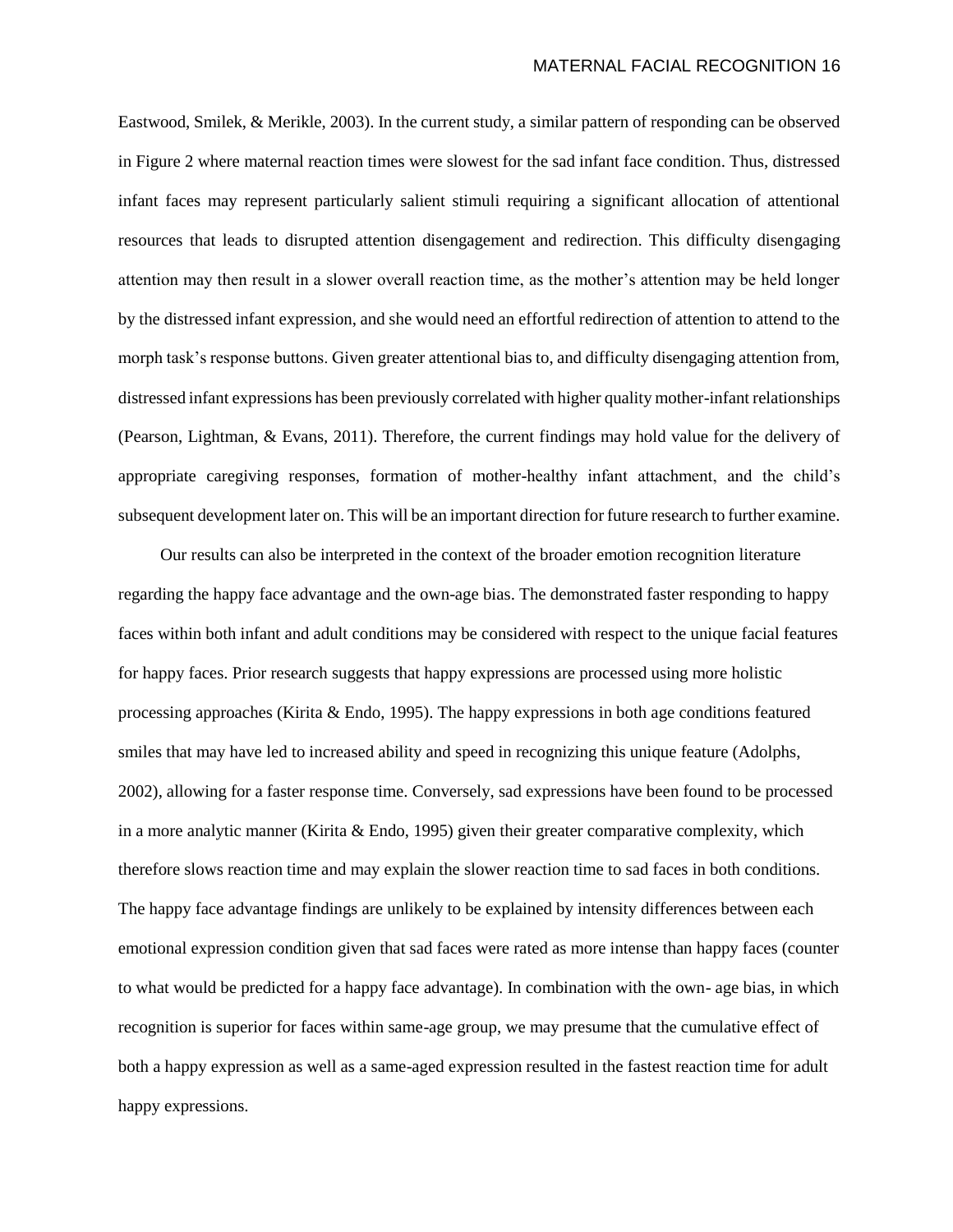There were a number of limitations of the current study. Despite its use in previous studies, the facial morph task may not be reflective of real-life experiences that require the recognition of age and affect, and may be oversimplified. It is important to note that given the very nature of the stimulus set, infant facial expressions may appear more naturalistic and adults expressions more posed; however, we did not see this reflected in intensity ratings of infant as compared to adult faces suggesting their comparability in this dimension. The facial morph task's previous limitation, as noted by Byrne et al. (2019), still stands in that it only includes Caucasian faces as stimuli. Although no correlation between ethnicity and processing performance was found in the current study, it is of consequence that the current study collected information only in terms of whether mothers identified as Hispanic or Non-Hispanic. Racial differences have been noted in other studies of the own-race versus other-race impact (e.g., Hodsoll, Quinn, & Hodsoll, 2010; Lee et al., 2008), but our demographic information may not have been detailed enough to thoroughly investigate this potential processing bias. Furthermore, the socioeconomic status of our sample (as determined by education) was moderately high, which may limit the generalizability of our findings to a more socioeconomically diverse group.

It may also stand that the current facial morphing paradigm is more useful for establishing general patterns of behavior, and is not as sensitive for delineating differences between individuals. This possible limitation may serve as an explanation in regard to our null findings for the impact of various demographic variables, as well as both anxiety and depression symptoms, on task performance. Furthermore, although the current study focused only on a sample of mothers, caregiving behaviors apply to both mothers and fathers. It may prove useful to examine whether or not fathers perform similarly on the facial morphing task in further research. Finally, it may be of worth to examine if there are differences between parental performance and non-parental performance on the morphing paradigm in future iterations of the task, including careful consideration of potential confounding sociodemographic factors. While this will provide important insight into the maternal specificity of the findings, and its exclusion may be considered a limitation of the current design, our main goal of the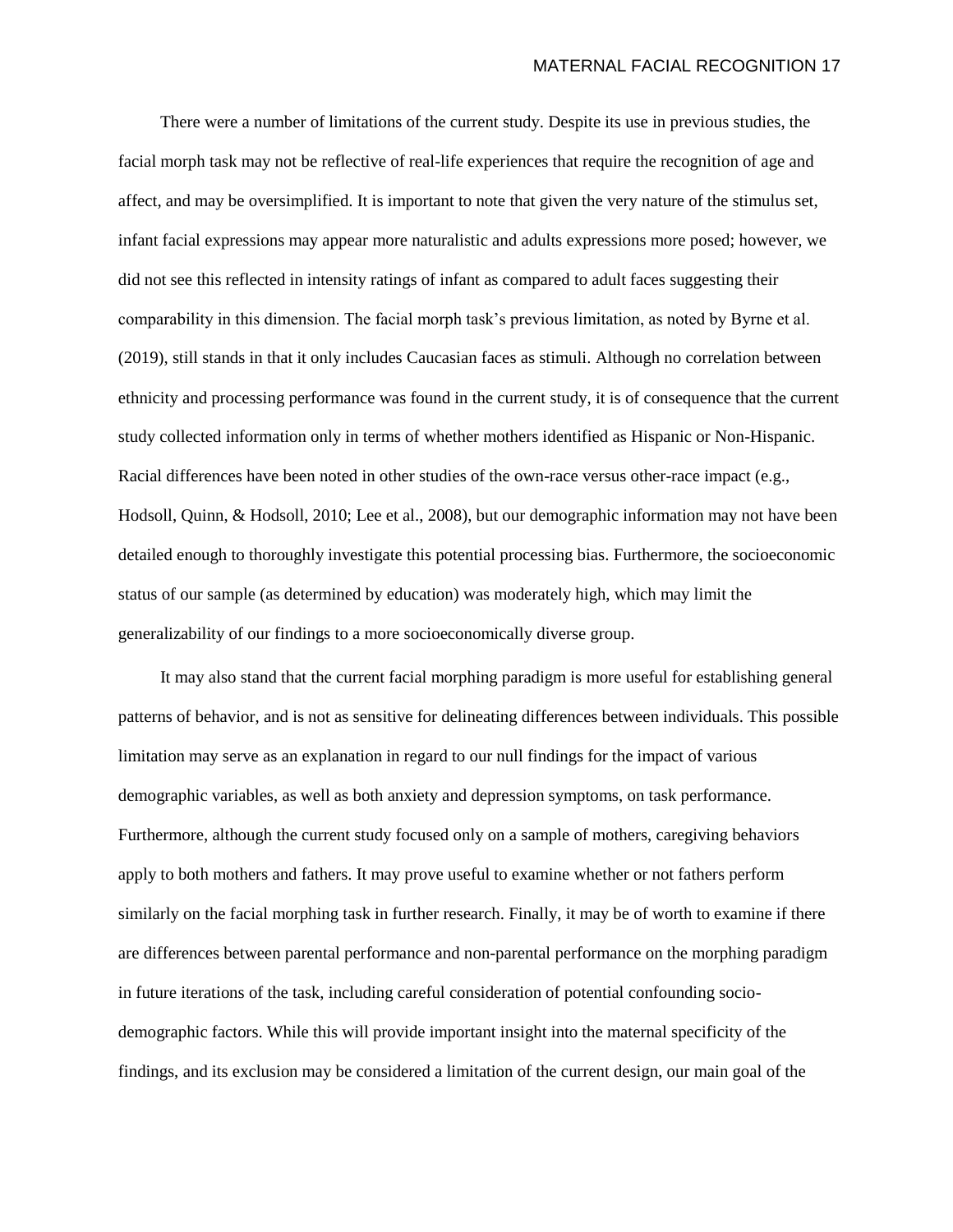current study was to examine the replicability of facial emotion recognition performance previously observed prenatally to a postpartum sample.

# 5. Conclusions

The current study reinforces that both the own-age bias and the happy face advantage are robust in the maternal postpartum period. Furthermore, the replication of Byrne et al. (2019)'s findings further suggests the use of the current methodology as a reliable tool in examining facial emotion recognition. Understanding and continuing to investigate these processes is relevant to parenthood in particular due to the necessity of facial processing in appropriate caregiving behaviors. The current study raises additional research queries regarding paternal emotion recognition and potential differences between parent and non-parent samples. The answering of these questions, as well as others, will continue to contribute to a growing body of knowledge on the way in which cognitive and affective processes impact maternal behavior and communication with their infant, and thus the development of the child overall.

#### Acknowledgements

We would like to thank all the women who participated in this study through the Yale Baby School and Dr. Cynthia Willner for statistical consultation.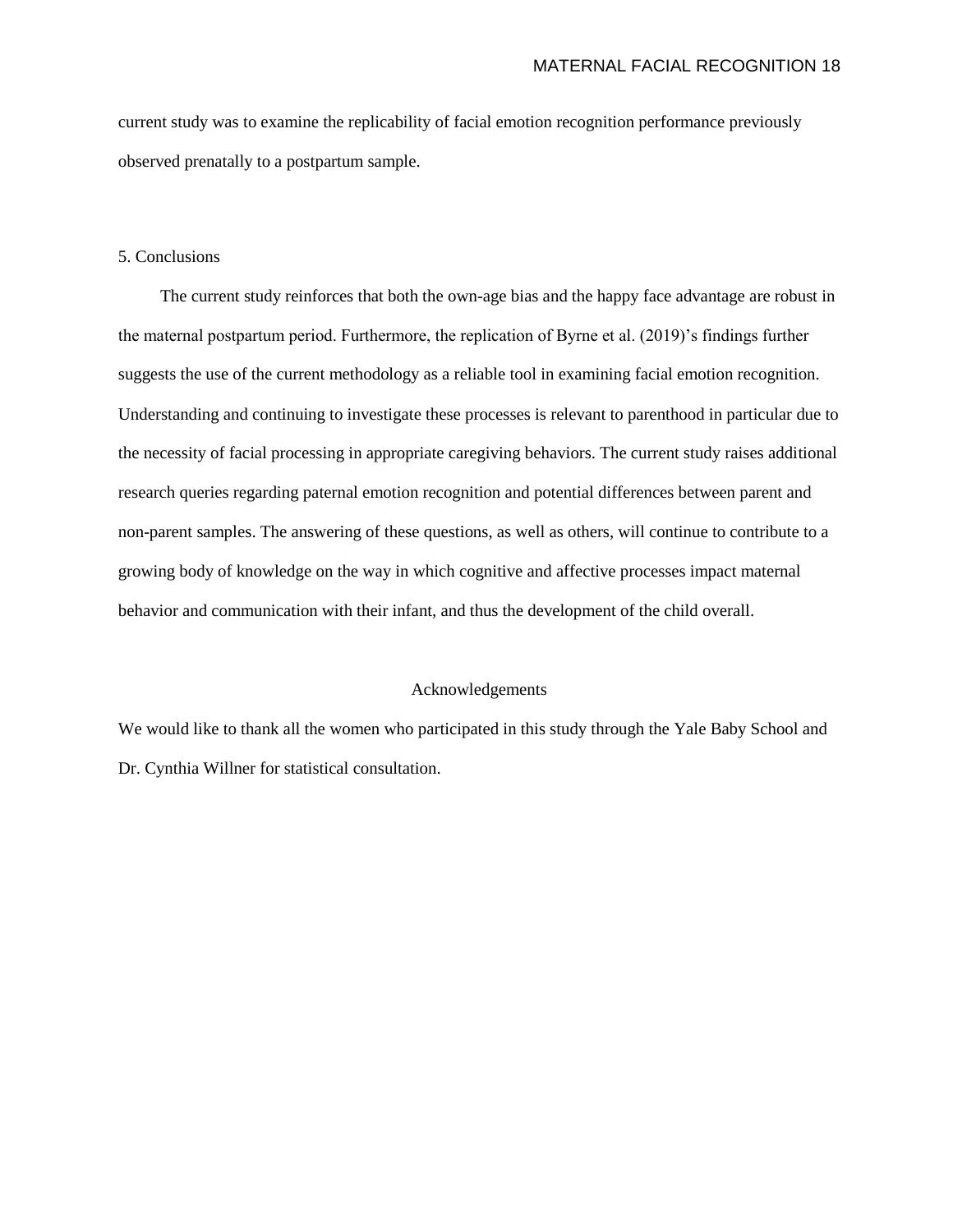### References

- Adolphs, R. (2002). Neural systems for recognizing emotion. *Current opinion in neurobiology, 12*(2), 169-177. doi:[https://doi.org/10.1016/S0959-4388\(02\)00301-X](https://doi.org/10.1016/S0959-4388(02)00301-X)
- Ainsworth, M. S. (1979). Infant–mother attachment. *American psychologist, 34*(10), 932. doi:<https://doi.org/10.1037/0003-066X.34.10.932>
- Barba-Müller, E., Craddock, S., Carmona, S., & Hoekzema, E. (2019). Brain plasticity in pregnancy and the postpartum period: links to maternal caregiving and mental health. *Archives of women's mental health*, 1-11. doi:[https://doi.org/10.1007/s00737-018-0889-](https://doi.org/10.1007/s00737-018-0889-z) [z](https://doi.org/10.1007/s00737-018-0889-z)
- Bowlby, J. (1997). *Attachment* (Vol. 1): Random House.
- Brosch, T., Sander, D., & Scherer, K. R. (2007). That baby caught my eye... attention capture by infant faces. doi:<https://doi.org/10.1037/1528-3542.7.3.685>

Byrne, S. P., Mayo, A., O'Hair, C., Zankman, M., Austin, G. M., Thompson-Booth, C., . . .

Rutherford, H. J. (2019). Facial emotion recognition during pregnancy: Examining the effects of facial age and affect. *Infant Behavior and Development, 54*, 108-113. doi:<https://doi.org/10.1016/j.infbeh.2018.09.008>

- Cohen, J. (1988). Statistical Power Analysis for the Behavioral Sciences, (L. Erlbaum Associates, Hillsdale, NJ): Erlbaum Associates Hillsdale, NJ.
- Darwin, C., & Prodger, P. (1998). *The expression of the emotions in man and animals*: Oxford University Press, USA.
- Eastwood, J. D., Smilek, D., & Merikle, P. M. (2003). Negative facial expression captures attention and disrupts performance. *Perception & psychophysics, 65*(3), 352-358. doi:<https://doi.org/10.3758/BF03194566>
- Endendijk, J. J., Spencer, H., van Baar, A. L., & Bos, P. A. (2018). Mothers' neural responses to infant faces are associated with activation of the maternal care system and observed intrusiveness with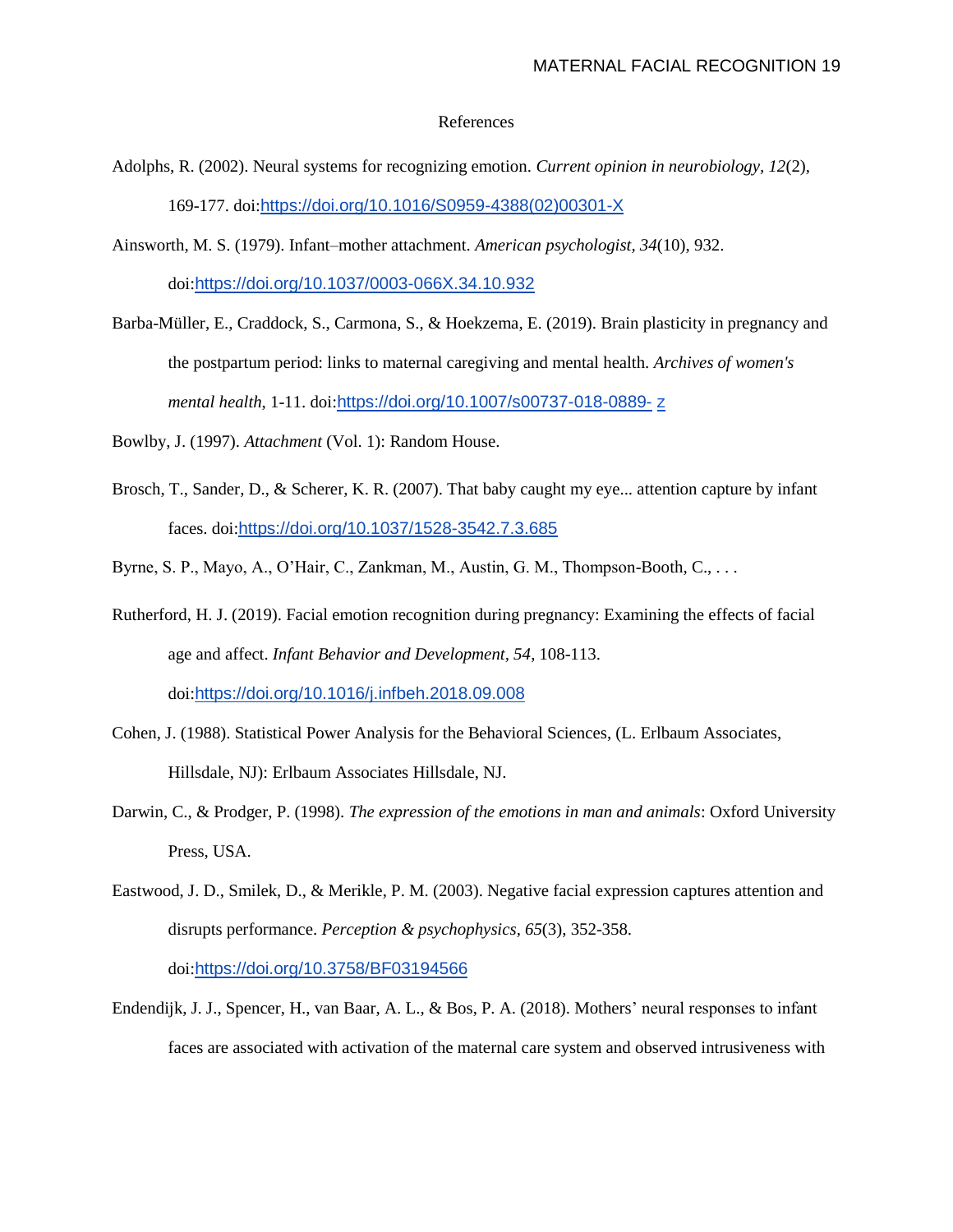their own child. *Cognitive, Affective, & Behavioral Neuroscience, 18*(4), 609-621.

doi:<https://doi.org/10.3758/s13415-018-0592-6>

- Ferrey, A. E., Santascoy, N., McCrory, E. J., Thompson-Booth, C., Mayes, L. C., & Rutherford,
- H. J. (2016). Motivated attention and reward in parenting. *Parenting, 16*(4), 284-301.

doi:<https://doi.org/10.1080/15295192.2016.1184928>

Fridlund, A. J. (1991). Evolution and facial action in reflex, social motive, and paralanguage.

 *Biological psychology, 32*(1), 3-100. doi:[https://doi.org/10.1016/0301-0511\(91\)90003-Y](https://doi.org/10.1016/0301-0511(91)90003-Y)

Glocker, M. L., Langleben, D. D., Ruparel, K., Loughead, J. W., Gur, R. C., & Sachser, N.

- (2009). Baby schema in infant faces induces cuteness perception and motivation for caretaking in adults. *Ethology, 115*(3), 257-263. doi:[https://doi.org/10.1111/j.1439-](https://doi.org/10.1111/j.1439-0310.2008.01603.x) [0310.2008.01603.x](https://doi.org/10.1111/j.1439-0310.2008.01603.x)
- Goldberg, S., Grusec, J. E., & Jenkins, J. M. (1999). Confidence in protection: Arguments for a narrow definition of attachment. *Journal of Family Psychology, 13*(4), 475. doi:<https://doi.org/10.1037/0893-3200.13.4.475>
- Hodsoll, J., Quinn, K. A., & Hodsoll, S. (2010). Attentional prioritization of infant faces is limited to own-race infants. *PLoS ONE, 5*(9), e12509. doi:<https://doi.org/10.1371/journal.pone.0012509>
- Hoekzema, E., Barba-Müller, E., Pozzobon, C., Picado, M., Lucco, F., García-García, D., . . . Crone, E. A. (2017). Pregnancy leads to long-lasting changes in human brain structure. *Nature Neuroscience, 20*(2), 287. doi:<http://dx.doi.org/10.1038/nn.4458>
- Johnston, P. J., Katsikitis, M., & Carr, V. J. (2001). A generalised deficit can account for problems in facial emotion recognition in schizophrenia. *Biological psychology, 58*(3), 203-227. doi:[https://doi.org/10.1016/S0301-0511\(01\)00114-4](https://doi.org/10.1016/S0301-0511(01)00114-4)
- Joormann, J., & Gotlib, I. H. (2006). Is this happiness I see? Biases in the identification of emotional facial expressions in depression and social phobia. *Journal of abnormal psychology, 115*(4), 705.
- Kim, P. (2016). Human maternal brain plasticity: Adaptation to parenting. *New Directions for Child And Adolescent Development, 2016*(153), 47-58. doi:<https://doi.org/10.1002/cad.20168>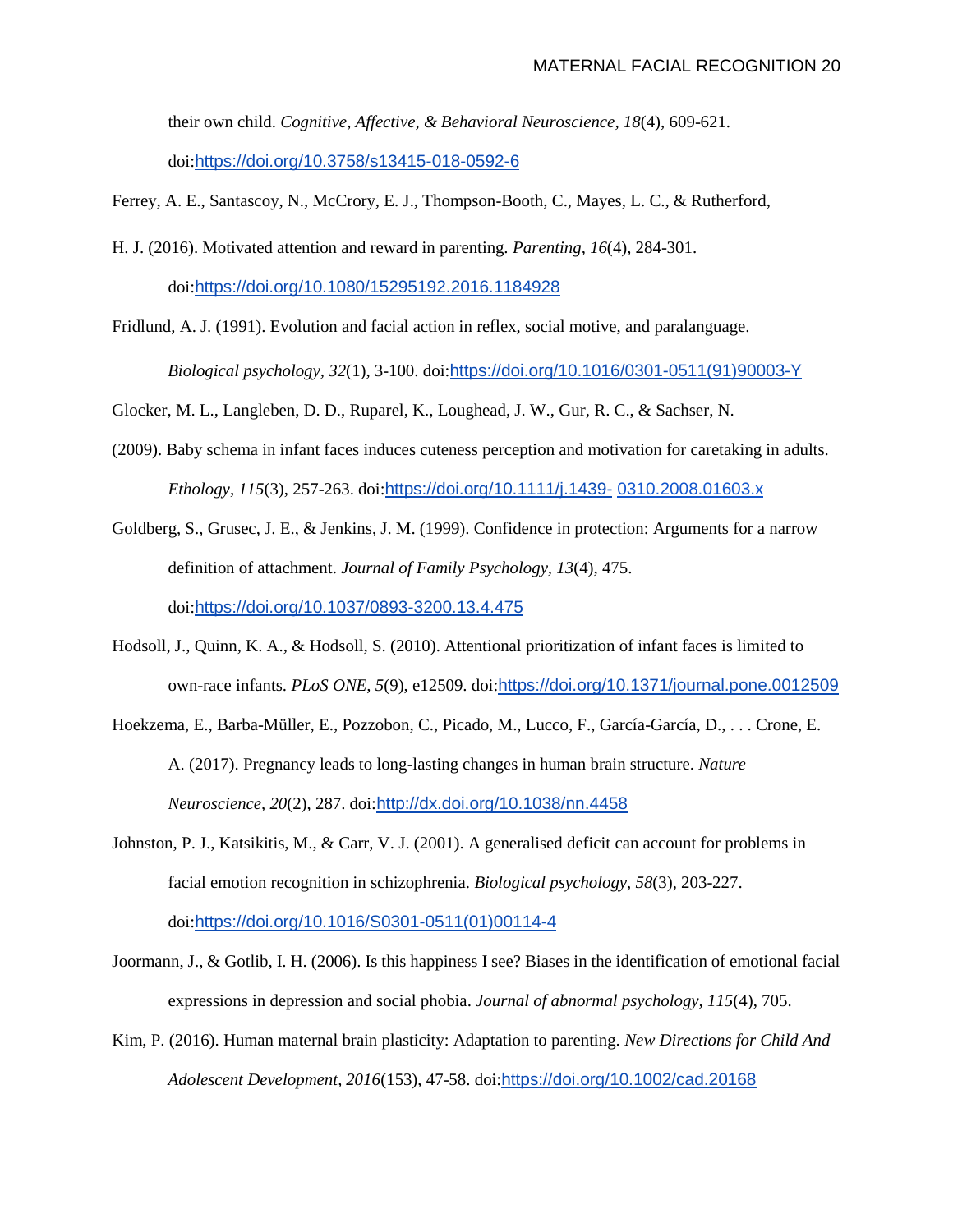Kim, P., Strathearn, L., & Swain, J. E. (2016). The maternal brain and its plasticity in humans.

*Hormones and behavior, 77*, 113-123. doi:<https://doi.org/10.1016/j.yhbeh.2015.08.001>

- Kirita, T., & Endo, M. (1995). Happy face advantage in recognizing facial expressions. *Acta psychologica, 89*(2), 149-163. doi:[https://doi.org/10.1016/0001-6918\(94\)00021-8](https://doi.org/10.1016/0001-6918(94)00021-8)
- Kroenke, K., Spitzer, R. L., & Williams, J. B. (2003). The Patient Health Questionnaire-2: validity of a two-item depression screener. *Medical care*, 1284-1292. doi:<https://www.jstor.org/stable/3768417>

Kuefner, D., Macchi Cassia, V., Picozzi, M., & Bricolo, E. (2008). Do all kids look alike?

Evidence for an other-age effect in adults. *Journal of Experimental Psychology: Human Perception and Performance, 34*(4), 811. doi:[https://doi.org/10.1037/0096-](https://doi.org/10.1037/0096-1523.34.4.811)

[1523.34.4.811](https://doi.org/10.1037/0096-1523.34.4.811)

- Lee, K.-U., Khang, H. S., Kim, K.-T., Kim, Y.-J., Kweon, Y.-S., Shin, Y.-W., . . . Chae, J.-H.
- (2008). Distinct processing of facial emotion of own-race versus other-race. *Neuroreport, 19*(10), 1021- 1025. doi:<https://doi.org/10.1097/WNR.0b013e3283052df2>
- Lobmaier, J. S., Sprengelmeyer, R., Wiffen, B., & Perrett, D. I. (2010). Female and male responses to cuteness, age and emotion in infant faces. *Evolution and Human Behavior, 31*(1), 16-21. doi:<https://doi.org/10.1016/j.evolhumbehav.2009.05.004>
- Lorenz, K. (1943). Die angeborenen formen möglicher erfahrung. *Zeitschrift für Tierpsychologie, 5*(2), 235-409. doi:[https://doi.org/10.1111/j.1439-](https://doi.org/10.1111/j.1439-0310.1943.tb00655.x) [0310.1943.tb00655.x](https://doi.org/10.1111/j.1439-0310.1943.tb00655.x)

Lorenz, K. (1971). Studies in animal and human behaviour., 281-322. doi:<http://dx.doi.org/10.4159/harvard.9780674430389>

Lowyck, B., Luyten, P., Vanwalleghem, D., Vermote, R., Mayes, L. C., & Crowley, M. J. (2016). What's in a face? Mentalizing in borderline personality disorder based on dynamically changing facial expressions. *Personality Disorders: Theory, Research, and Treatment, 7*(1), 72.

Matlin, M., & Stang, D. (1978). Pollyanna principle. *Psychology Today, 11*(10), 56.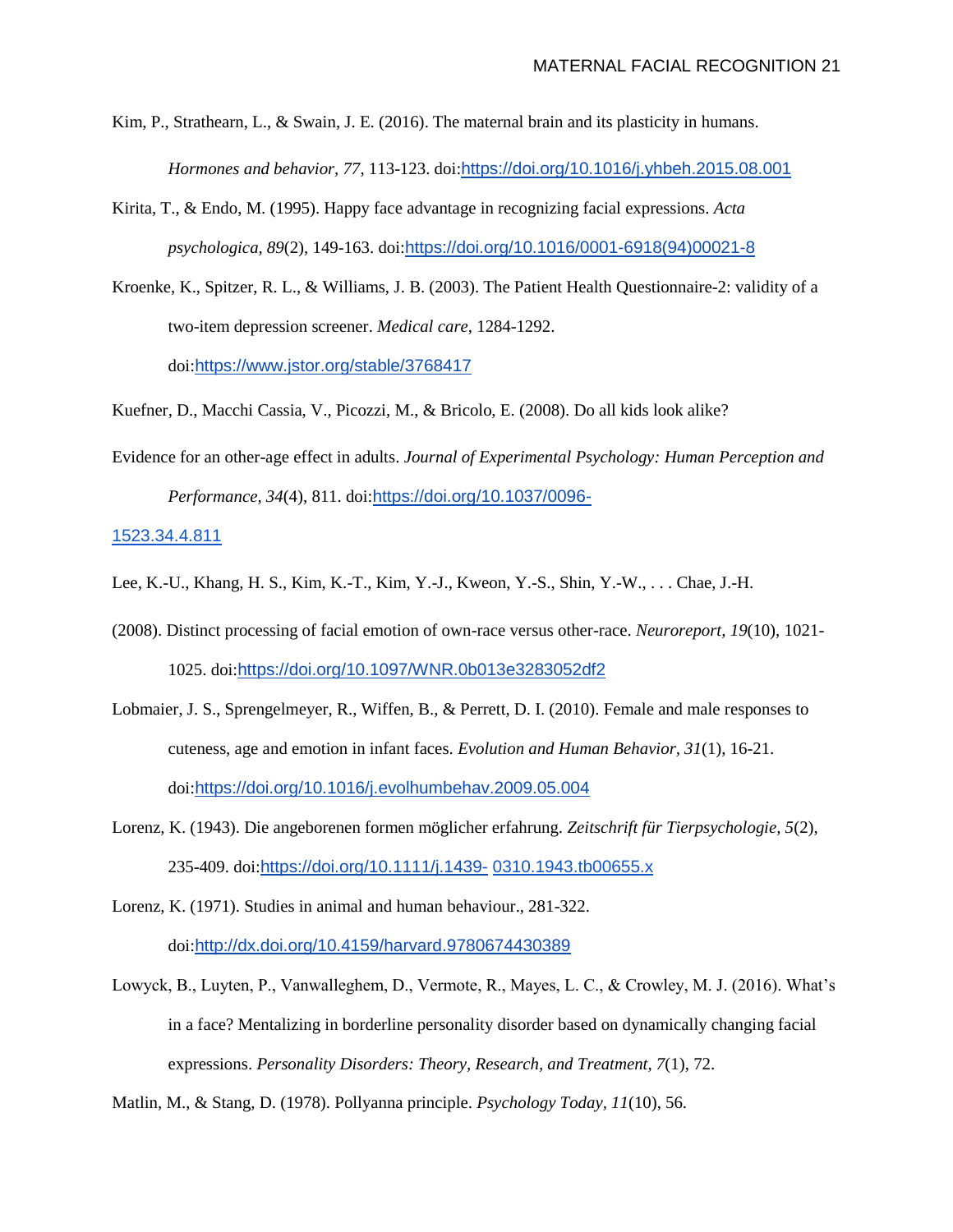- Mayes, L., Rutherford, H., Suchman, N., & Close, N. (2012). The neural and psychological dynamics of adults' transition to parenthood. *Zero to three, 33*(2), 83. doi:<https://www.ncbi.nlm.nih.gov/pubmed/23616691>
- McElwain, N. L., & Booth-LaForce, C. (2006). Maternal sensitivity to infant distress and nondistress as predictors of infant-mother attachment security. *Journal of Family Psychology, 20*(2), 247. doi:<https://doi.org/10.1037/0893-3200.20.2.247>
- Pearson, R. M., Lightman, S. L., & Evans, J. (2011). Attentional processing of infant emotion during late pregnancy and mother–infant relations after birth. *Archives of women's mental health, 14*(1), 23- 31.
- Proverbio, A. M., Brignone, V., Matarazzo, S., Del Zotto, M., & Zani, A. (2006). Gender and parental status affect the visual cortical response to infant facial expression.

*Neuropsychologia, 44*(14), 2987-2999. doi:<https://doi.org/10.1016/j.neuropsychologia.2006.06.015>

Purhonen, M., Kilpeläinen-Lees, R., Pääkkönen, A., Yppärilä, H., Lehtonen, J., & Karhu, J. (2001). Effects of maternity on auditory event-related potentials to human sound.

*Neuroreport, 12*(13), 2975-2979. doi:<https://www.ncbi.nlm.nih.gov/pubmed/11588614>

Rhodes, M. G., & Anastasi, J. S. (2012). The own-age bias in face recognition: a meta-analytic and theoretical review. *Psychological Bulletin, 138*(1), 146.

doi:<https://doi.org/10.1037/a0025750>

Schneider, W., Eschman, A., & Zuccolotto, A. (2012). E-Prime 2.0 reference guide manual.

*Pittsburgh, PA: Psychology Software Tools*.

Seifritz, E., Esposito, F., Neuhoff, J. G., Lüthi, A., Mustovic, H., Dammann, G., . . . Tedeschi, G. (2003). Differential sex-independent amygdala response to infant crying and laughing in parents versus nonparents. *Biological psychiatry, 54*(12), 1367-1375. doi:[https://doi.org/10.1016/S0006-](https://doi.org/10.1016/S0006-3223(03)00697-8) [3223\(03\)00697-8](https://doi.org/10.1016/S0006-3223(03)00697-8)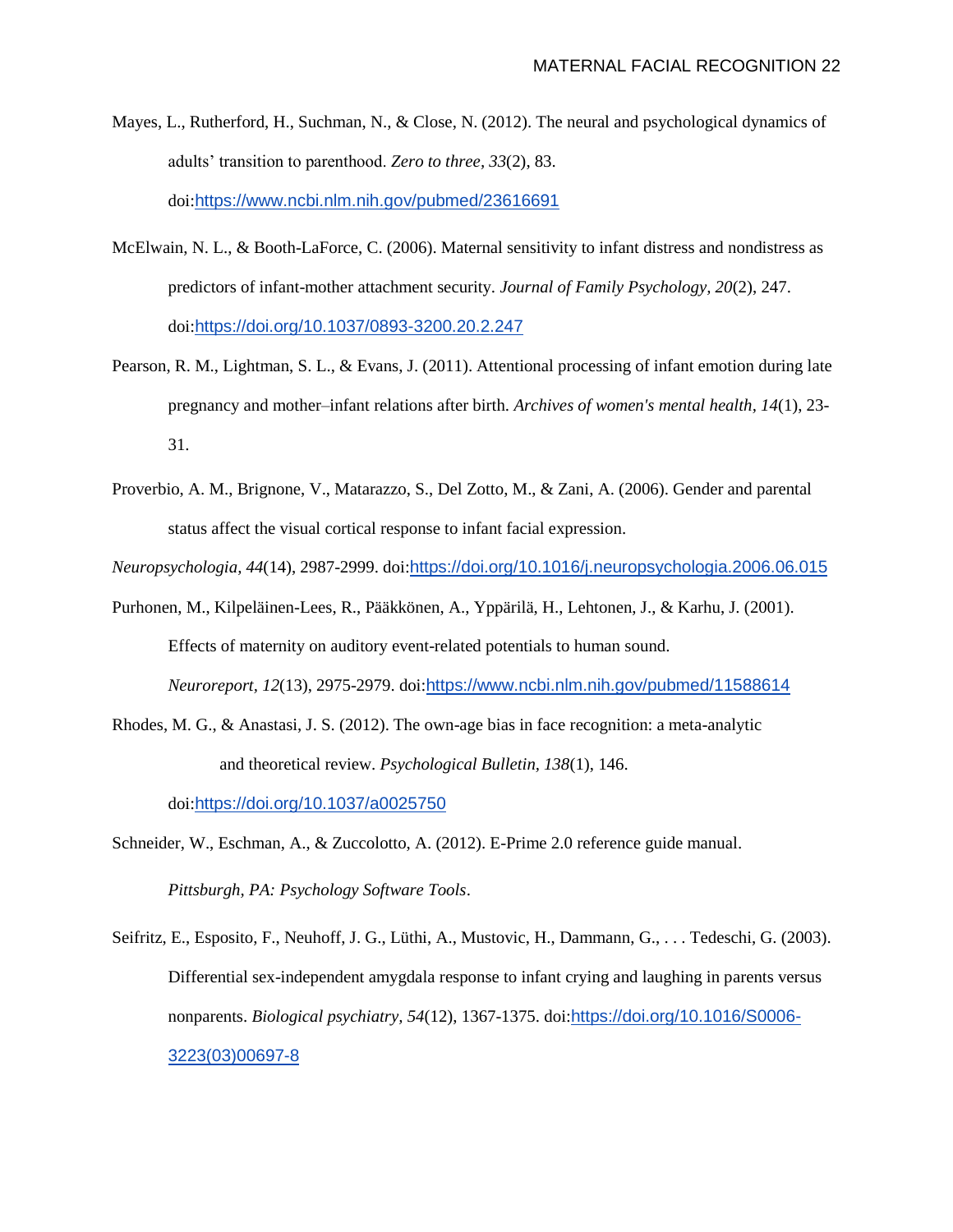- Snyder, R., Shapiro, S., & Treleaven, D. (2012). Attachment theory and mindfulness. *Journal of Child and Family Studies, 21*(5), 709-717. doi:[https://doi.org/10.1007/s10826-011-](https://doi.org/10.1007/s10826-011-9522-8) [9522-8](https://doi.org/10.1007/s10826-011-9522-8)
- Spitzer, R. L., Kroenke, K., Williams, J. B., & Löwe, B. (2006). A brief measure for assessing generalized anxiety disorder: the GAD-7. *Archives of internal medicine, 166*(10), 1092- 1097. doi:<https://doi.org/10.1001/archinte.166.10.1092>
- Strathearn, L., & McClure, S. (2002). *A functional MRI study of maternal responses of infant facial cues.*  Paper presented at the Annual scientific meeting of the Society for Neuroscience, abstract viewer.
- Thompson-Booth, C., Viding, E., Mayes, L. C., Rutherford, H. J., Hodsoll, S., & McCrory, E. (2014a). I can't take my eyes off of you: attentional allocation to infant, child, adolescent

and adult faces in mothers and non-mothers. *PLoS ONE, 9*(10), e109362.

doi:<https://doi.org/10.1371/journal.pone.0109362>

Thompson-Booth, C., Viding, E., Mayes, L. C., Rutherford, H. J., Hodsoll, S., & McCrory, E. J. (2014b). Here's looking at you, kid: Attention to infant emotional faces in mothers and non-mothers. *Developmental science, 17*(1), 35-46. doi:https://doi.org/10.1111/desc.12090

- Tottenham, N., Tanaka, J. W., Leon, A. C., McCarry, T., Nurse, M., Hare, T. A., . . . Nelson, C. (2009). The NimStim set of facial expressions: judgments from untrained research participants. *Psychiatry research, 168*(3), 242-249. doi:https://doi.org/10.1016/j.psychres.2008.05.006
- Valentine, T. (1991). A unified account of the effects of distinctiveness, inversion, and race in face recognition. *The Quarterly Journal of Experimental Psychology Section A, 43*(2), 161-204. doi:https://doi.org/10.1080/14640749108400966

### **Author Statement**

**Madison Bunderson:** Formal Analysis, Project Administration, Investigation, Writing – Original Draft **Kathryn Armstrong:** Investigation, Project Administration, Writing – Reviewing and Editing **Linda Mayes:** Conceptualization, Methodology, Resources, Project Administration, Writing – Reviewing and Editing